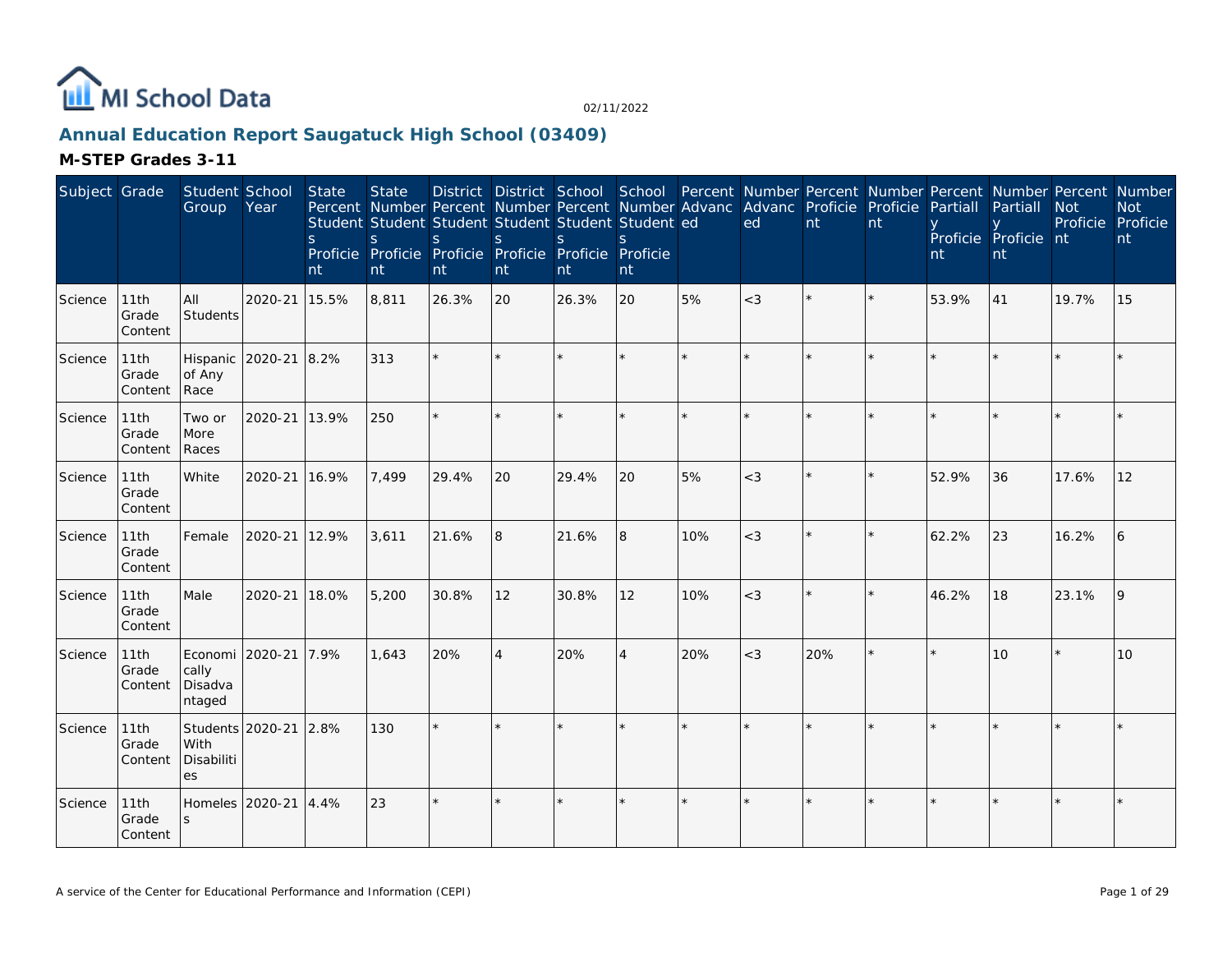

### **Annual Education Report Saugatuck High School (03409)**

| Subject Grade            |                          | Student School<br>Group                  | Year          | <b>State</b><br><sub>S</sub><br>nt | <b>State</b><br>S.<br>nt | Percent Number Percent Number Percent Number Advanc Advanc Proficie Proficie<br>Student Student Student Student Student Student ed<br>S.<br>Proficie Proficie Proficie Proficie Proficie Proficie<br>nt | <sub>S</sub><br>nt | <sub>S</sub><br>nt | $\mathcal{S}$<br>nt |         | ed      | nt    | nt | Partiall<br>nt | District District School School Percent Number Percent Number Percent Number Percent Number<br>Partiall<br>Proficie Proficie nt<br>nt | <b>Not</b><br>Proficie | <b>Not</b><br>Proficie<br>nt |
|--------------------------|--------------------------|------------------------------------------|---------------|------------------------------------|--------------------------|---------------------------------------------------------------------------------------------------------------------------------------------------------------------------------------------------------|--------------------|--------------------|---------------------|---------|---------|-------|----|----------------|---------------------------------------------------------------------------------------------------------------------------------------|------------------------|------------------------------|
| Social<br><b>Studies</b> | 11th<br>Grade<br>Content | <b>AII</b><br>Students                   | 2018-19 46.6% |                                    | 47,628                   | 81.5%                                                                                                                                                                                                   | 44                 | 81.5%              | 44                  | 22.2%   | 12      | 59.3% | 32 |                |                                                                                                                                       | 10%                    |                              |
| Social<br>Studies        | 11th<br>Grade<br>Content | All<br>Students                          | 2020-21 43.7% |                                    | 24,724                   | 67.6%                                                                                                                                                                                                   | 50                 | 67.6%              | 50                  | 21.6%   | 16      | 45.9% | 34 |                |                                                                                                                                       | 5%                     | 2                            |
| Social<br><b>Studies</b> | 11th<br>Grade<br>Content | Asian                                    | 2018-19 64.6% |                                    | 2,559                    | $\star$                                                                                                                                                                                                 |                    |                    | $\star$             | $\star$ | $\star$ |       |    |                |                                                                                                                                       |                        |                              |
| Social<br>Studies        | 11th<br>Grade<br>Content | Hispanic 2018-19 32.8%<br>of Any<br>Race |               |                                    | 2,336                    |                                                                                                                                                                                                         |                    |                    | ×.                  |         | $\star$ |       |    |                |                                                                                                                                       |                        |                              |
| Social<br>Studies        | 11th<br>Grade<br>Content | Hispanic<br>of Any<br>Race               | 2020-21       | 32.2%                              | 1,218                    | $\star$                                                                                                                                                                                                 |                    |                    | $\star$             |         | $\star$ |       |    |                |                                                                                                                                       |                        |                              |
| Social<br>Studies        | 11th<br>Grade<br>Content | Two or<br>More<br>Races                  | 2018-19 46.1% |                                    | 1.415                    | $\star$                                                                                                                                                                                                 |                    |                    | ¢.                  |         | $\star$ |       |    |                |                                                                                                                                       |                        |                              |
| Social<br>Studies        | 11th<br>Grade<br>Content | Two or<br>More<br>Races                  | 2020-21       | 41.6%                              | 740                      | $\star$                                                                                                                                                                                                 |                    |                    |                     |         | $\star$ |       |    |                |                                                                                                                                       |                        |                              |
| Social<br>Studies        | 11th<br>Grade<br>Content | White                                    | 2018-19 52.6% |                                    | 37,949                   | 81.6%                                                                                                                                                                                                   | 40                 | 81.6%              | 40                  | 20.4%   | 10      | 61.2% | 30 |                |                                                                                                                                       | 10%                    |                              |
| Social<br>Studies        | 11th<br>Grade<br>Content | <b>White</b>                             | 2020-21 46.7% |                                    | 20,634                   | 70.1%                                                                                                                                                                                                   | 47                 | 70.1%              | 47                  | 22.4%   | 15      | 47.8% | 32 |                |                                                                                                                                       | 5%                     |                              |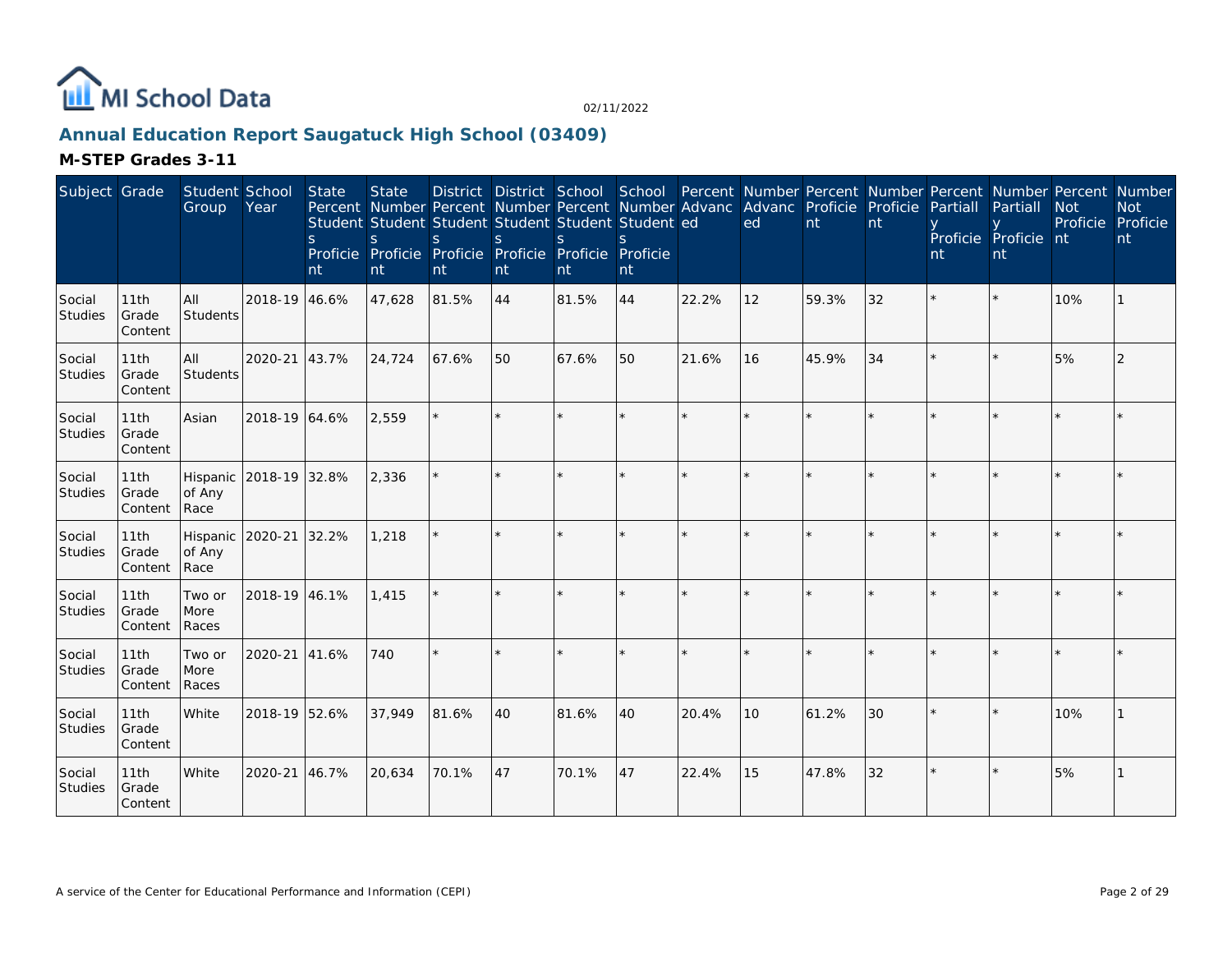

### **Annual Education Report Saugatuck High School (03409)**

| Subject Grade     |                          | Student School<br>Group               | Year                   | State<br>S.<br>nt | <b>State</b><br><sub>S</sub><br>nt | Percent Number Percent Number Percent Number Advanc Advanc Proficie Proficie<br>Student Student Student Student Student Student ed<br><sub>S</sub><br>Proficie Proficie Proficie Proficie Proficie Proficie<br>nt | <sub>S</sub><br>nt | <sub>S</sub><br>nt | nt      |         | District District School School Percent Number Percent Number Percent Number Percent Number<br>ed | nt      | nt | Partiall<br>nt | Partiall<br>Proficie Proficie nt<br>nt | <b>Not</b><br>Proficie Proficie | <b>Not</b><br>nt |
|-------------------|--------------------------|---------------------------------------|------------------------|-------------------|------------------------------------|-------------------------------------------------------------------------------------------------------------------------------------------------------------------------------------------------------------------|--------------------|--------------------|---------|---------|---------------------------------------------------------------------------------------------------|---------|----|----------------|----------------------------------------|---------------------------------|------------------|
| Social<br>Studies | 11th<br>Grade<br>Content | Female                                | 2018-19 44.1%          |                   | 22,547                             | 80%                                                                                                                                                                                                               | 25                 | 80%                | 25      | $\star$ | 6                                                                                                 |         | 19 | 20%            |                                        | 20%                             | $\overline{O}$   |
| Social<br>Studies | 11th<br>Grade<br>Content | Female                                | 2020-21                | 40.6%             | 11,333                             | 68.6%                                                                                                                                                                                                             | 24                 | 68.6%              | 24      | 14.3%   | 5                                                                                                 | 54.3%   | 19 |                |                                        | 10%                             |                  |
| Social<br>Studies | 11th<br>Grade<br>Content | Male                                  | 2018-19 49.1%          |                   | 25,081                             | 73.1%                                                                                                                                                                                                             | 19                 | 73.1%              | 19      | 23.1%   | 6                                                                                                 | 50.0%   | 13 |                |                                        | 20%                             |                  |
| Social<br>Studies | 11th<br>Grade<br>Content | Male                                  | 2020-21                | 46.6%             | 13,391                             | 66.7%                                                                                                                                                                                                             | 26                 | 66.7%              | 26      | 28.2%   | 11                                                                                                | 38.5%   | 15 |                |                                        | 10%                             |                  |
| Social<br>Studies | 11th<br>Grade<br>Content | cally<br>Disadva<br>ntaged            | Economi 2018-19 30.6%  |                   | 13,131                             | 75.0%                                                                                                                                                                                                             | 15                 | 75.0%              | 15      | 20%     | 3                                                                                                 | $\star$ | 12 |                |                                        | 20%                             | $\Omega$         |
| Social<br>Studies | 11th<br>Grade<br>Content | Economi<br>cally<br>Disadva<br>ntaged | 2020-21                | 29.1%             | 5,992                              | 39.1%                                                                                                                                                                                                             | 9                  | 39.1%              | 9       | 20%     | $\overline{4}$                                                                                    |         | 5  |                |                                        | 20%                             |                  |
| Social<br>Studies | 11th<br>Grade<br>Content | English<br>Learners                   | 2018-19 10.3%          |                   | 516                                | $\star$                                                                                                                                                                                                           |                    |                    |         |         |                                                                                                   |         |    |                |                                        |                                 |                  |
| Social<br>Studies | 11th<br>Grade<br>Content | With<br>Disabiliti<br>es              | Students 2018-19 16.1% |                   | 1,512                              |                                                                                                                                                                                                                   | $\star$            |                    | $\star$ |         | $\star$                                                                                           |         |    |                |                                        |                                 |                  |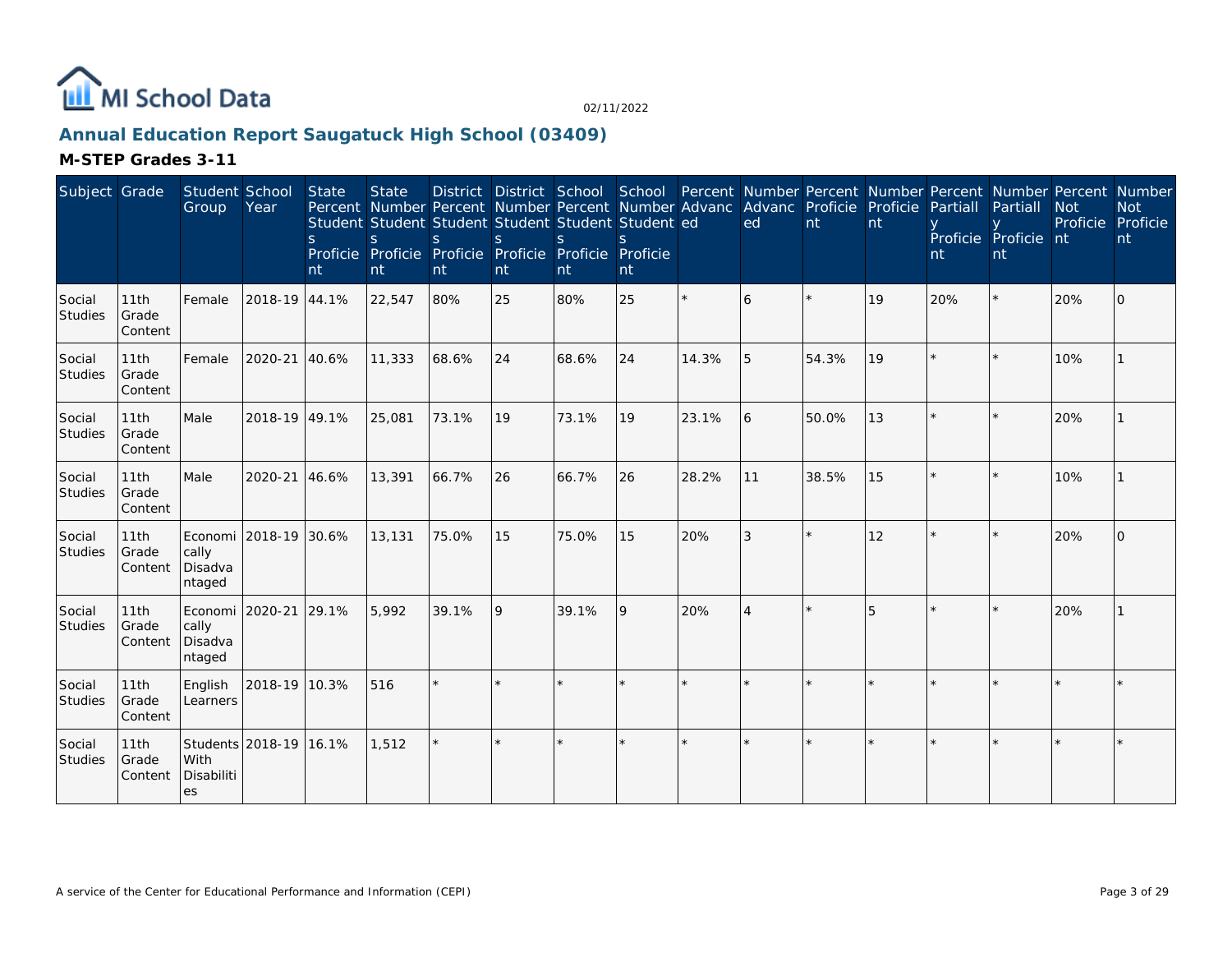

### **Annual Education Report Saugatuck High School (03409)**

| Subject Grade            |                           | Student School<br>Group   | Year                       | State<br>nt | State District District School School Percent Number Percent Number Percent Number Percent Number<br>Percent Number Percent Number Percent Number Advanc Advanc Proficie Proficie Partial Partial<br>Student Student Student Student Student Student ed<br>Proficie Proficie Proficie Proficie Proficie Proficie<br><b>nt</b> | nt | nt | nt | nt | ed | Int. | nt | nt | Proficie Proficie nt | Not Not<br>Proficie | Not<br>Proficie<br>nt |
|--------------------------|---------------------------|---------------------------|----------------------------|-------------|-------------------------------------------------------------------------------------------------------------------------------------------------------------------------------------------------------------------------------------------------------------------------------------------------------------------------------|----|----|----|----|----|------|----|----|----------------------|---------------------|-----------------------|
| Social<br>Studies        | 11th<br>Grade<br> Content | With<br>Disabiliti<br>es. | Students   2020-21   13.3% |             | 621                                                                                                                                                                                                                                                                                                                           |    |    |    |    |    |      |    |    |                      |                     |                       |
| Social<br><b>Studies</b> | 11th<br>Grade<br>Content  |                           | Homeles   2018-19   24.5%  |             | 332                                                                                                                                                                                                                                                                                                                           |    |    |    |    |    |      |    |    |                      |                     |                       |
| Social<br>Studies        | 11th<br>Grade<br>Content  |                           | Homeles   2020-21   23.1%  |             | 122                                                                                                                                                                                                                                                                                                                           |    |    |    |    |    |      |    |    |                      |                     |                       |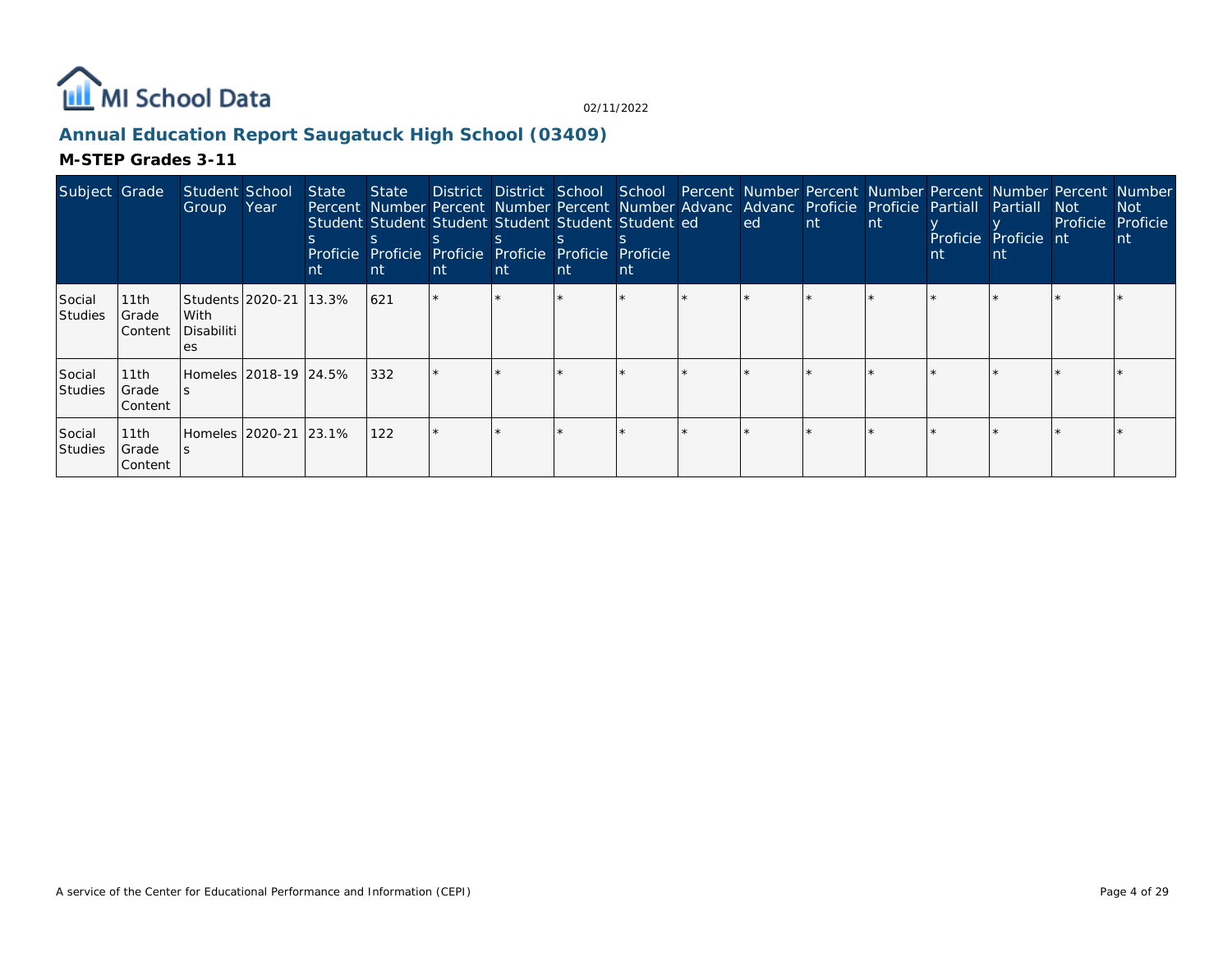

# **Annual Education Report Saugatuck High School (03409)**

#### **PSAT**

| Subject Grade | Student School State State District District School School Percent Number Percent Number Percent Number Percent Number |      |    |                                                                                                    |    |    |    |      |     |  |                      |                   |      |
|---------------|------------------------------------------------------------------------------------------------------------------------|------|----|----------------------------------------------------------------------------------------------------|----|----|----|------|-----|--|----------------------|-------------------|------|
|               | Group                                                                                                                  | Year |    | Percent Number Percent Number Percent Number Advanc Advanc Proficie Proficie Partiall Partiall Not |    |    |    |      |     |  |                      |                   | -Not |
|               |                                                                                                                        |      |    | Student Student Student Student Student Student ed                                                 |    |    |    | led. | -nt |  |                      | Proficie Proficie |      |
|               |                                                                                                                        |      |    |                                                                                                    |    |    |    |      |     |  | Proficie Proficie nt |                   | nt   |
|               |                                                                                                                        |      |    | Proficie Proficie Proficie Proficie Proficie Proficie                                              |    |    |    |      |     |  |                      |                   |      |
|               |                                                                                                                        |      | nt |                                                                                                    | nt | nt | nt |      |     |  |                      |                   |      |

No Data to Display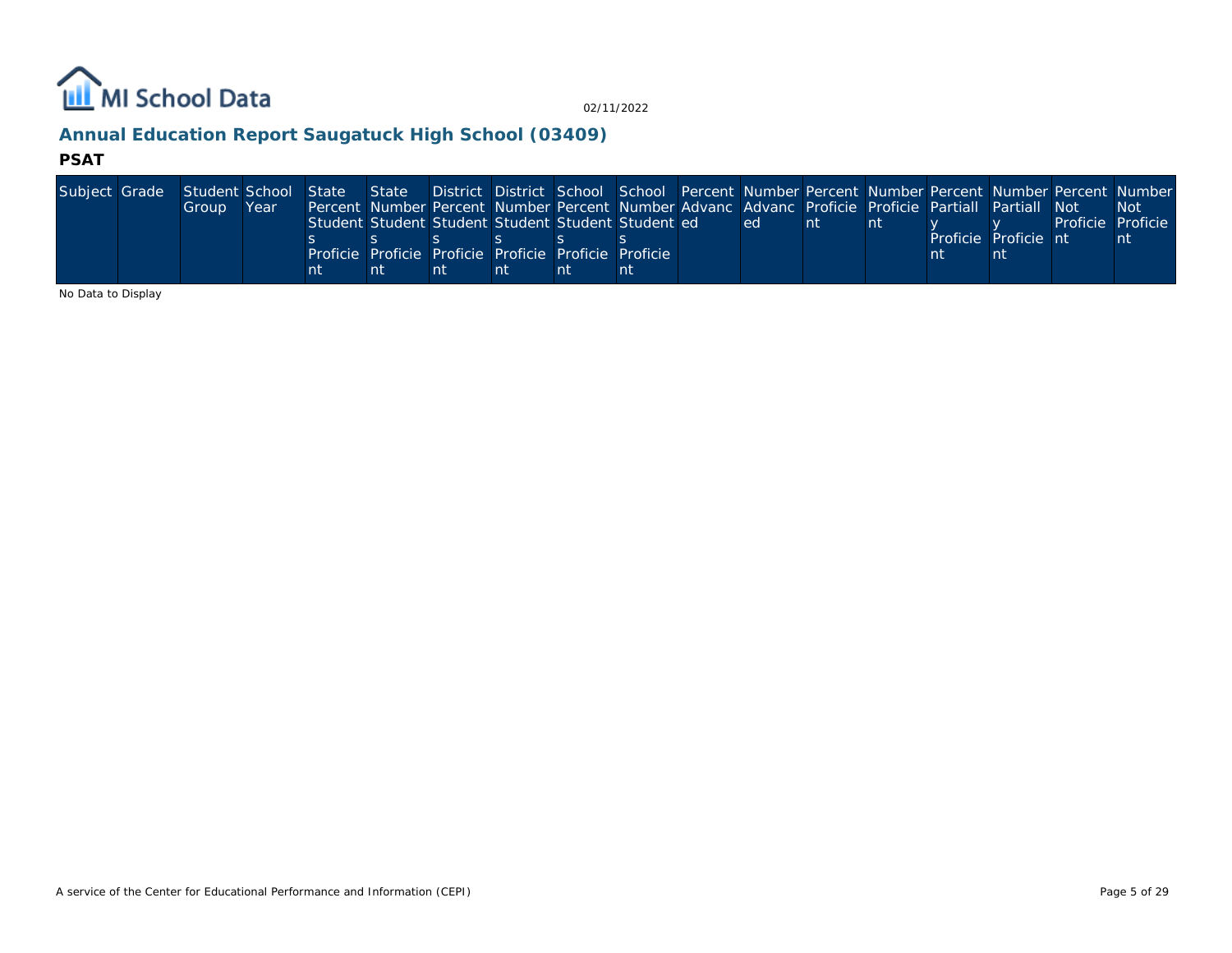

# **Annual Education Report Saugatuck High School (03409)**

| Location<br>Name                | School Year | Subject            | Student<br>Group              | Mean SAT<br>Score | <b>Benchmark</b> | Met or<br>Exceeded | % Met or<br>Exceeded | Did Not Meet | % Did Not<br>Meet | <b>Number</b><br>Assessed |
|---------------------------------|-------------|--------------------|-------------------------------|-------------------|------------------|--------------------|----------------------|--------------|-------------------|---------------------------|
| Saugatuck<br><b>High School</b> | 2018-19     | <b>Total Score</b> | <b>All Students</b>           | 1064.8            | N/A              | 26                 | 48.1%                | 28           | 51.9%             | 54                        |
| Saugatuck<br>High School        | 2020-21     | <b>Total Score</b> | <b>All Students</b>           | 1055.9            | N/A              | 29                 | 36.3%                | 51           | 63.8%             | 80                        |
| Saugatuck<br>High School        | 2018-19     | <b>Total Score</b> | Asian                         |                   | N/A              |                    |                      |              |                   | < 10                      |
| Saugatuck<br><b>High School</b> | 2018-19     | <b>Total Score</b> | Hispanic of<br>Any Race       | $\star$           | N/A              |                    |                      |              |                   | < 10                      |
| Saugatuck<br><b>High School</b> | 2020-21     | <b>Total Score</b> | Hispanic of<br>Any Race       | $\star$           | N/A              |                    |                      |              |                   | < 10                      |
| Saugatuck<br><b>High School</b> | 2018-19     | <b>Total Score</b> | Two or More<br>Races          |                   | N/A              | $\star$            |                      |              |                   | < 10                      |
| Saugatuck<br>High School        | 2020-21     | <b>Total Score</b> | Two or More<br>Races          |                   | N/A              |                    |                      |              |                   | < 10                      |
| Saugatuck<br>High School        | 2018-19     | <b>Total Score</b> | <b>White</b>                  | 1065.5            | N/A              | 24                 | 49.0%                | 25           | 51.0%             | 49                        |
| Saugatuck<br>High School        | 2020-21     | <b>Total Score</b> | White                         | 1063.1            | N/A              | 26                 | 36.6%                | 45           | 63.4%             | 71                        |
| Saugatuck<br>High School        | 2018-19     | <b>Total Score</b> | Female                        | 1101.1            | N/A              | 16                 | 57.1%                | 12           | 42.9%             | 28                        |
| Saugatuck<br>High School        | 2020-21     | <b>Total Score</b> | Female                        | 1082.5            | N/A              | 14                 | 35.0%                | 26           | 65.0%             | 40                        |
| Saugatuck<br><b>High School</b> | 2018-19     | <b>Total Score</b> | Male                          | 1025.8            | N/A              | 10                 | 38.5%                | 16           | 61.5%             | 26                        |
| Saugatuck<br><b>High School</b> | 2020-21     | <b>Total Score</b> | Male                          | 1029.3            | N/A              | 15                 | 37.5%                | 25           | 62.5%             | 40                        |
| Saugatuck<br>High School        | 2018-19     | <b>Total Score</b> | Economically<br>Disadvantaged | 1036.5            | N/A              | 6                  | 30.0%                | 14           | 70.0%             | 20                        |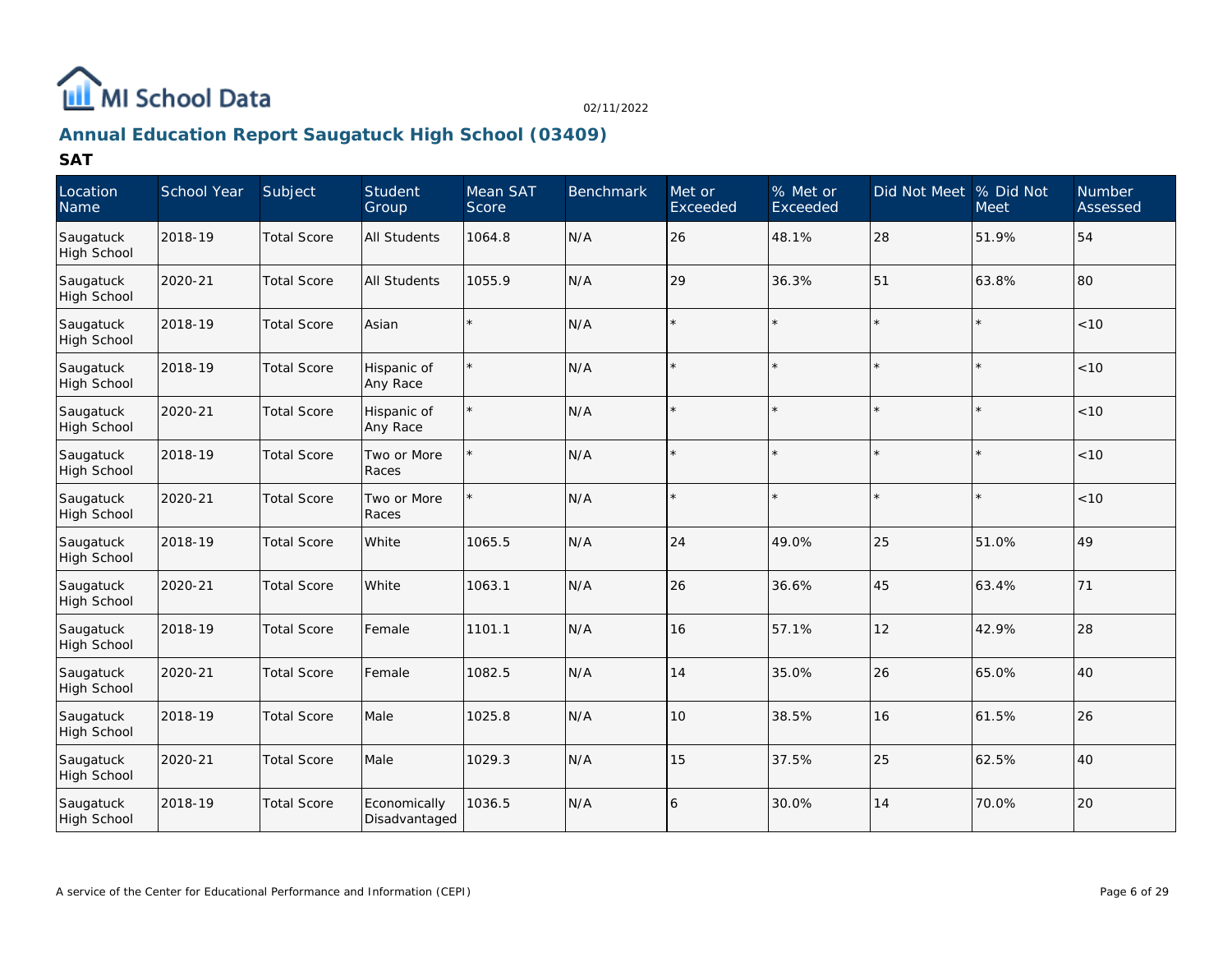

# **Annual Education Report Saugatuck High School (03409)**

| Location<br>Name                | School Year | Subject            | Student<br>Group                            | Mean SAT<br>Score | <b>Benchmark</b> | Met or<br>Exceeded | % Met or<br>Exceeded | Did Not Meet % Did Not | Meet  | Number<br>Assessed |
|---------------------------------|-------------|--------------------|---------------------------------------------|-------------------|------------------|--------------------|----------------------|------------------------|-------|--------------------|
| Saugatuck<br>High School        | 2020-21     | <b>Total Score</b> | Economically<br>Disadvantaged               | 951.6             | N/A              | 3                  | 20%                  | 22                     | 80%   | 25                 |
| Saugatuck<br><b>High School</b> | 2018-19     | <b>Total Score</b> | Not<br>Economically<br>Disadvantaged        | 1081.5            | N/A              | 20                 | 58.8%                | 14                     | 41.2% | 34                 |
| Saugatuck<br><b>High School</b> | 2020-21     | <b>Total Score</b> | Not<br>Economically<br>Disadvantaged        | 1103.3            | N/A              | 26                 | 47.3%                | 29                     | 52.7% | 55                 |
| Saugatuck<br>High School        | 2018-19     | <b>Total Score</b> | English<br>Learners                         | $\star$           | N/A              |                    |                      |                        |       | < 10               |
| Saugatuck<br><b>High School</b> | 2018-19     | <b>Total Score</b> | Not English<br>Learners                     | 1070.8            | N/A              | 26                 | 49.1%                | 27                     | 50.9% | 53                 |
| Saugatuck<br>High School        | 2020-21     | <b>Total Score</b> | Not English<br>Learners                     | 1055.9            | N/A              | 29                 | 36.3%                | 51                     | 63.8% | 80                 |
| Saugatuck<br><b>High School</b> | 2018-19     | <b>Total Score</b> | Not Migrant                                 | 1064.8            | N/A              | 26                 | 48.1%                | 28                     | 51.9% | 54                 |
| Saugatuck<br>High School        | 2020-21     | <b>Total Score</b> | Not Migrant                                 | 1055.9            | N/A              | 29                 | 36.3%                | 51                     | 63.8% | 80                 |
| Saugatuck<br><b>High School</b> | 2018-19     | <b>Total Score</b> | Students With<br><b>Disabilities</b>        |                   | N/A              |                    |                      |                        |       | $<10$              |
| Saugatuck<br><b>High School</b> | 2020-21     | <b>Total Score</b> | <b>Students With</b><br><b>Disabilities</b> |                   | N/A              |                    |                      |                        |       | < 10               |
| Saugatuck<br>High School        | 2018-19     | <b>Total Score</b> | Students<br>Without<br>Disabilities         | 1073.8            | N/A              | 26                 | 50.0%                | 26                     | 50.0% | 52                 |
| Saugatuck<br>High School        | 2020-21     | <b>Total Score</b> | <b>Students</b><br>Without<br>Disabilities  | 1074.5            | N/A              | 29                 | 39.2%                | 45                     | 60.8% | 74                 |
| Saugatuck<br>High School        | 2018-19     | <b>Total Score</b> | Homeless                                    |                   | N/A              |                    |                      |                        |       | < 10               |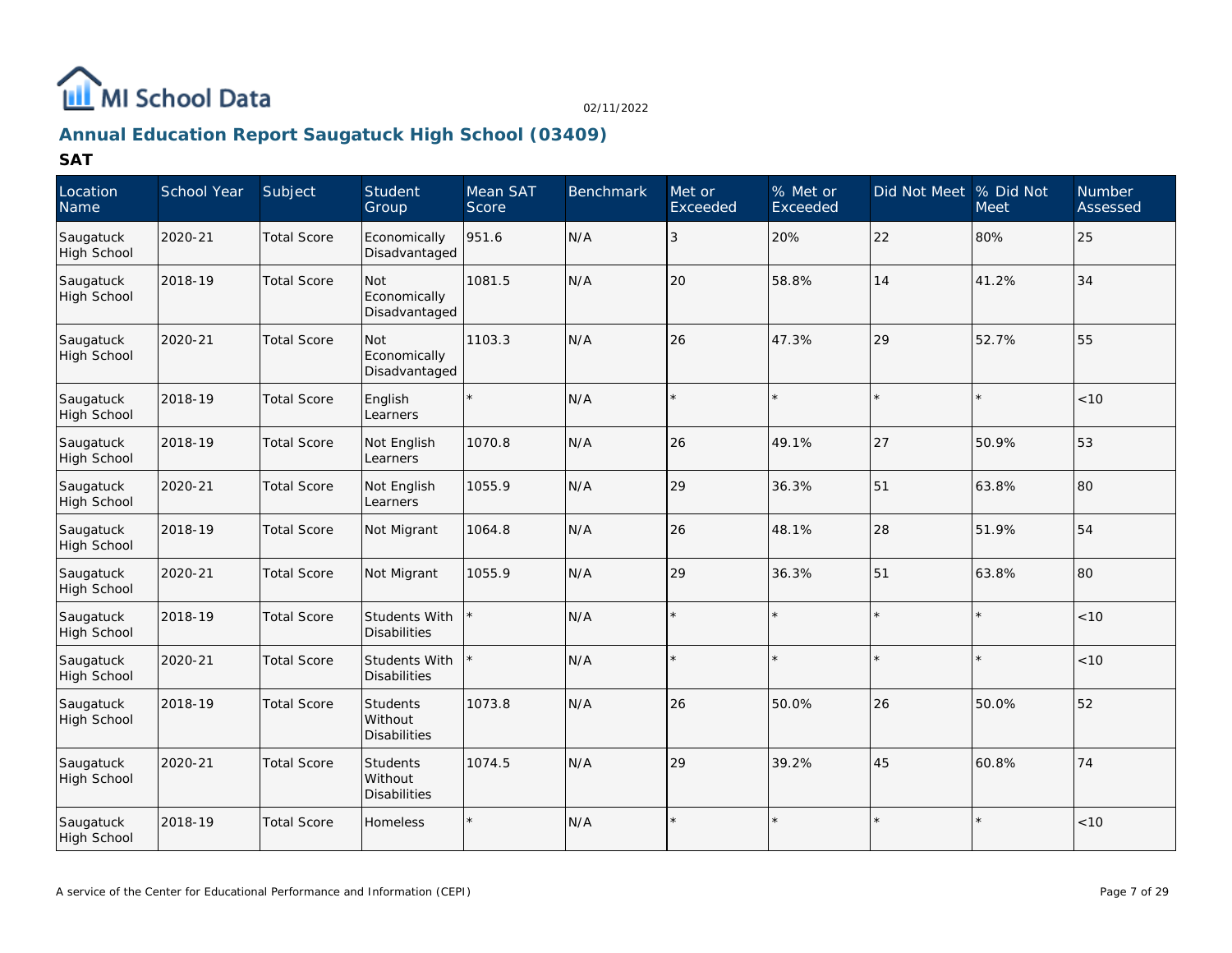

# **Annual Education Report Saugatuck High School (03409)**

| Location<br>Name                | School Year | Subject                                          | Student<br>Group          | Mean SAT<br>Score | <b>Benchmark</b> | Met or<br>Exceeded | % Met or<br>Exceeded | Did Not Meet % Did Not | <b>Meet</b> | <b>Number</b><br>Assessed |
|---------------------------------|-------------|--------------------------------------------------|---------------------------|-------------------|------------------|--------------------|----------------------|------------------------|-------------|---------------------------|
| Saugatuck<br>High School        | 2020-21     | <b>Total Score</b>                               | <b>Homeless</b>           | $\star$           | N/A              |                    |                      |                        |             | <10                       |
| Saugatuck<br>High School        | 2018-19     | <b>Total Score</b>                               | Not Homeless              | 1066.4            | N/A              | 26                 | 49.1%                | 27                     | 50.9%       | 53                        |
| Saugatuck<br><b>High School</b> | 2020-21     | <b>Total Score</b>                               | Not Homeless              | 1061.8            | N/A              | 29                 | 37.2%                | 49                     | 62.8%       | 78                        |
| Saugatuck<br><b>High School</b> | 2018-19     | <b>Total Score</b>                               | Not Foster<br>Care        | 1064.8            | N/A              | 26                 | 48.1%                | 28                     | 51.9%       | 54                        |
| Saugatuck<br>High School        | 2020-21     | <b>Total Score</b>                               | Not Foster<br>Care        | 1055.9            | N/A              | 29                 | 36.3%                | 51                     | 63.8%       | 80                        |
| Saugatuck<br><b>High School</b> | 2018-19     | <b>Total Score</b>                               | Not Military<br>Connected | 1064.8            | N/A              | 26                 | 48.1%                | 28                     | 51.9%       | 54                        |
| Saugatuck<br>High School        | 2020-21     | <b>Total Score</b>                               | Not Military<br>Connected | 1055.9            | N/A              | 29                 | 36.3%                | 51                     | 63.8%       | 80                        |
| Saugatuck<br>High School        | 2018-19     | Evidence-<br><b>Based Reading</b><br>and Writing | <b>All Students</b>       | 544.6             | 480              | 42                 | 77.8%                | 12                     | 22.2%       | 54                        |
| Saugatuck<br><b>High School</b> | 2020-21     | Evidence-<br><b>Based Reading</b><br>and Writing | All Students              | 545.1             | 480              | 58                 | 72.5%                | 22                     | 27.5%       | 80                        |
| Saugatuck<br>High School        | 2018-19     | Evidence-<br><b>Based Reading</b><br>and Writing | Asian                     |                   | 480              | $\star$            |                      |                        | $\star$     | < 10                      |
| Saugatuck<br>High School        | 2018-19     | Evidence-<br><b>Based Reading</b><br>and Writing | Hispanic of<br>Any Race   |                   | 480              |                    |                      |                        |             | < 10                      |
| Saugatuck<br>High School        | 2020-21     | Evidence-<br><b>Based Reading</b><br>and Writing | Hispanic of<br>Any Race   |                   | 480              | $\star$            |                      |                        | $\star$     | < 10                      |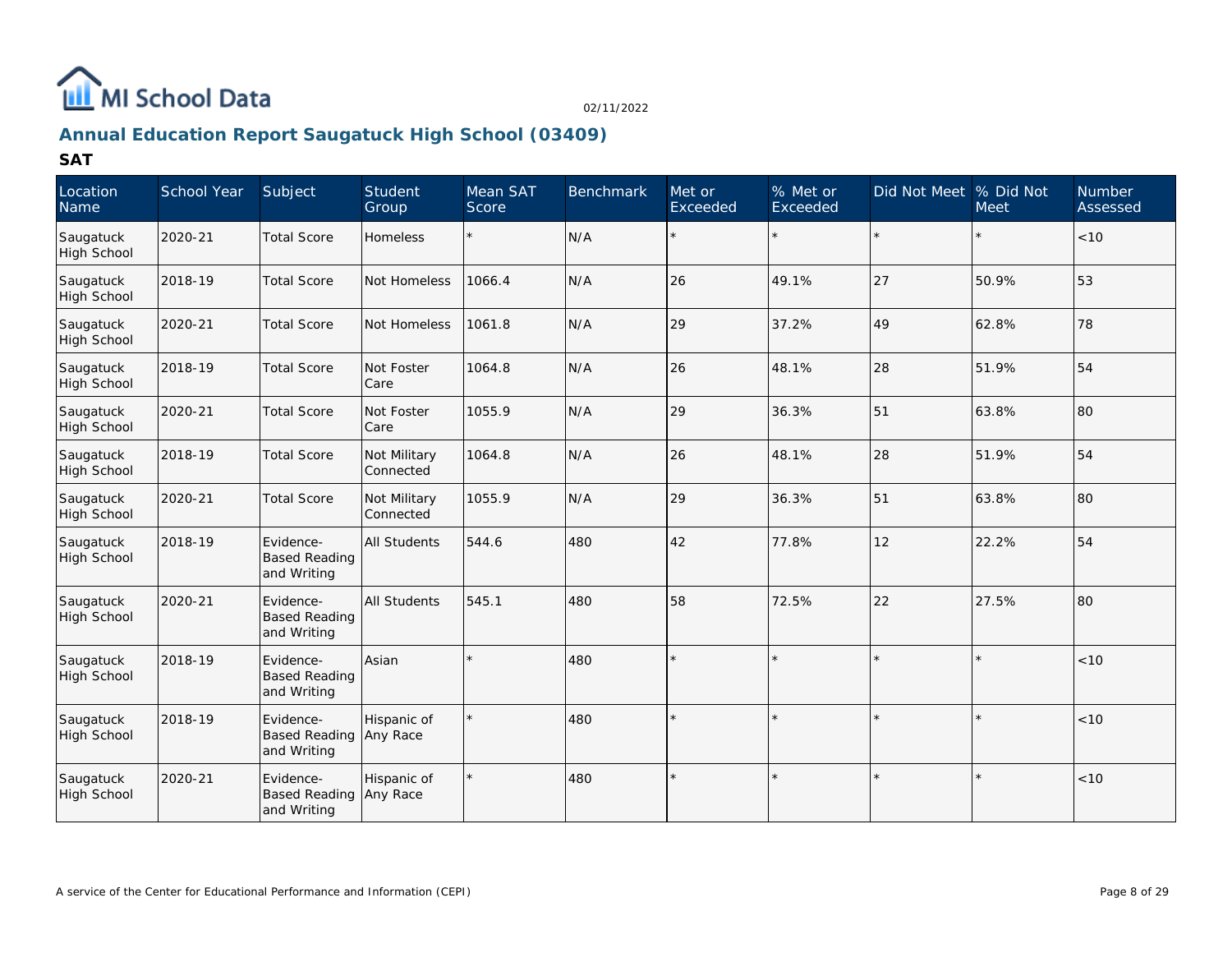

# **Annual Education Report Saugatuck High School (03409)**

| Location<br>Name                | School Year | Subject                                          | Student<br>Group                     | Mean SAT<br>Score | <b>Benchmark</b> | Met or<br>Exceeded | % Met or<br>Exceeded | Did Not Meet  % Did Not | <b>Meet</b> | Number<br>Assessed |
|---------------------------------|-------------|--------------------------------------------------|--------------------------------------|-------------------|------------------|--------------------|----------------------|-------------------------|-------------|--------------------|
| Saugatuck<br><b>High School</b> | 2018-19     | Evidence-<br><b>Based Reading</b><br>and Writing | Two or More<br>Races                 |                   | 480              | ÷.                 | $\star$              |                         |             | < 10               |
| Saugatuck<br>High School        | 2020-21     | Evidence-<br>Based Reading Races<br>and Writing  | Two or More                          |                   | 480              |                    |                      |                         |             | < 10               |
| Saugatuck<br>High School        | 2018-19     | Evidence-<br><b>Based Reading</b><br>and Writing | White                                | 546.5             | 480              | 38                 | 77.6%                | 11                      | 22.4%       | 49                 |
| Saugatuck<br>High School        | 2020-21     | Evidence-<br><b>Based Reading</b><br>and Writing | White                                | 551.8             | 480              | 52                 | 73.2%                | 19                      | 26.8%       | 71                 |
| Saugatuck<br>High School        | 2018-19     | Evidence-<br><b>Based Reading</b><br>and Writing | Female                               | 570.4             | 480              | 24                 | 80%                  | $\overline{4}$          | 20%         | 28                 |
| Saugatuck<br><b>High School</b> | 2020-21     | Evidence-<br><b>Based Reading</b><br>and Writing | Female                               | 565.8             | 480              | 32                 | 80.0%                | 18                      | 20.0%       | 40                 |
| Saugatuck<br>High School        | 2018-19     | Evidence-<br><b>Based Reading</b><br>and Writing | Male                                 | 516.9             | 480              | 18                 | 69.2%                | 8                       | 30.8%       | 26                 |
| Saugatuck<br>High School        | 2020-21     | Evidence-<br><b>Based Reading</b><br>and Writing | Male                                 | 524.5             | 480              | 26                 | 65.0%                | 14                      | 35.0%       | 40                 |
| Saugatuck<br>High School        | 2018-19     | Evidence-<br><b>Based Reading</b><br>and Writing | Economically<br>Disadvantaged        | 528.0             | 480              | 13                 | 65.0%                | <sup>7</sup>            | 35.0%       | 20                 |
| Saugatuck<br>High School        | 2020-21     | Evidence-<br><b>Based Reading</b><br>and Writing | Economically<br>Disadvantaged        | 492.0             | 480              | 11                 | 44.0%                | 14                      | 56.0%       | 25                 |
| Saugatuck<br><b>High School</b> | 2018-19     | Evidence-<br><b>Based Reading</b><br>and Writing | Not<br>Economically<br>Disadvantaged | 554.4             | 480              | 29                 | 85.3%                | 5                       | 14.7%       | 34                 |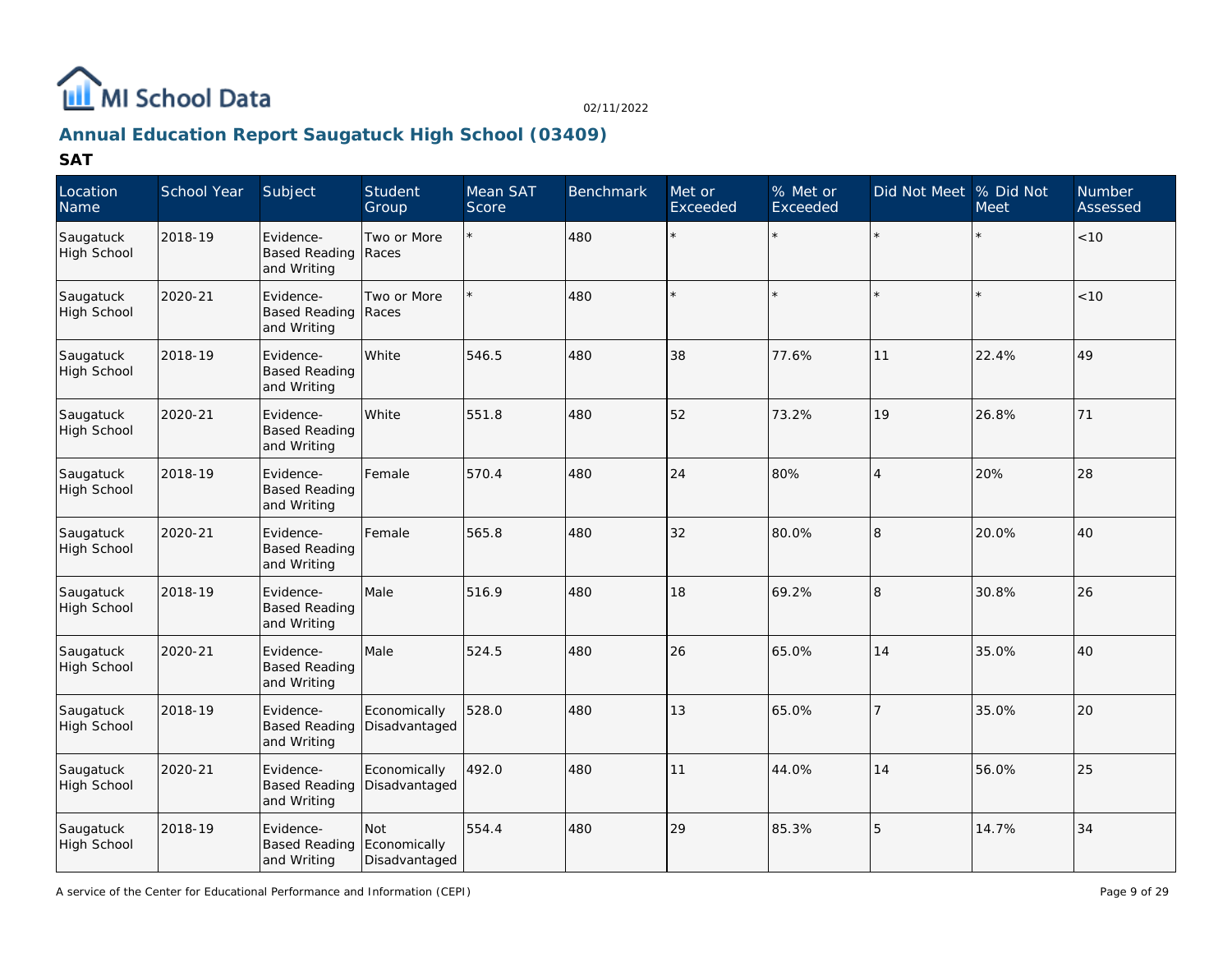

# **Annual Education Report Saugatuck High School (03409)**

| Location<br>Name                | School Year | Subject                                            | Student<br>Group                     | Mean SAT<br>Score | Benchmark | Met or<br>Exceeded | % Met or<br>Exceeded | Did Not Meet  % Did Not | <b>Meet</b> | Number<br>Assessed |
|---------------------------------|-------------|----------------------------------------------------|--------------------------------------|-------------------|-----------|--------------------|----------------------|-------------------------|-------------|--------------------|
| Saugatuck<br><b>High School</b> | 2020-21     | Evidence-<br><b>Based Reading</b><br>and Writing   | Not<br>Economically<br>Disadvantaged | 569.3             | 480       | 47                 | 85.5%                | l8                      | 14.5%       | 55                 |
| Saugatuck<br><b>High School</b> | 2018-19     | Evidence-<br><b>Based Reading</b><br>and Writing   | English<br>Learners                  | $\star$           | 480       | ÷                  |                      |                         |             | < 10               |
| Saugatuck<br>High School        | 2018-19     | Evidence-<br><b>Based Reading</b><br>and Writing   | Not English<br>Learners              | 548.5             | 480       | 42                 | 79.2%                | 11                      | 20.8%       | 53                 |
| Saugatuck<br>High School        | 2020-21     | Evidence-<br>Based Reading Learners<br>and Writing | Not English                          | 545.1             | 480       | 58                 | 72.5%                | 22                      | 27.5%       | 80                 |
| Saugatuck<br>High School        | 2018-19     | Evidence-<br><b>Based Reading</b><br>and Writing   | Not Migrant                          | 544.6             | 480       | 42                 | 77.8%                | 12                      | 22.2%       | 54                 |
| Saugatuck<br>High School        | 2020-21     | Evidence-<br><b>Based Reading</b><br>and Writing   | Not Migrant                          | 545.1             | 480       | 58                 | 72.5%                | 22                      | 27.5%       | 80                 |
| Saugatuck<br>High School        | 2018-19     | Evidence-<br><b>Based Reading</b><br>and Writing   | Students With<br>Disabilities        |                   | 480       |                    |                      |                         |             | < 10               |
| Saugatuck<br>High School        | 2020-21     | Evidence-<br><b>Based Reading</b><br>and Writing   | Students With<br>Disabilities        |                   | 480       | $\star$            |                      |                         |             | $<10$              |
| Saugatuck<br>High School        | 2018-19     | Evidence-<br><b>Based Reading</b><br>and Writing   | Students<br>Without<br>Disabilities  | 548.8             | 480       | 41                 | 78.8%                | 11                      | 21.2%       | 52                 |
| Saugatuck<br>High School        | 2020-21     | Evidence-<br><b>Based Reading</b><br>and Writing   | Students<br>Without<br>Disabilities  | 554.1             | 480       | 57                 | 77.0%                | 17                      | 23.0%       | 74                 |
| Saugatuck<br>High School        | 2018-19     | Evidence-<br><b>Based Reading</b><br>and Writing   | Homeless                             |                   | 480       |                    |                      |                         |             | < 10               |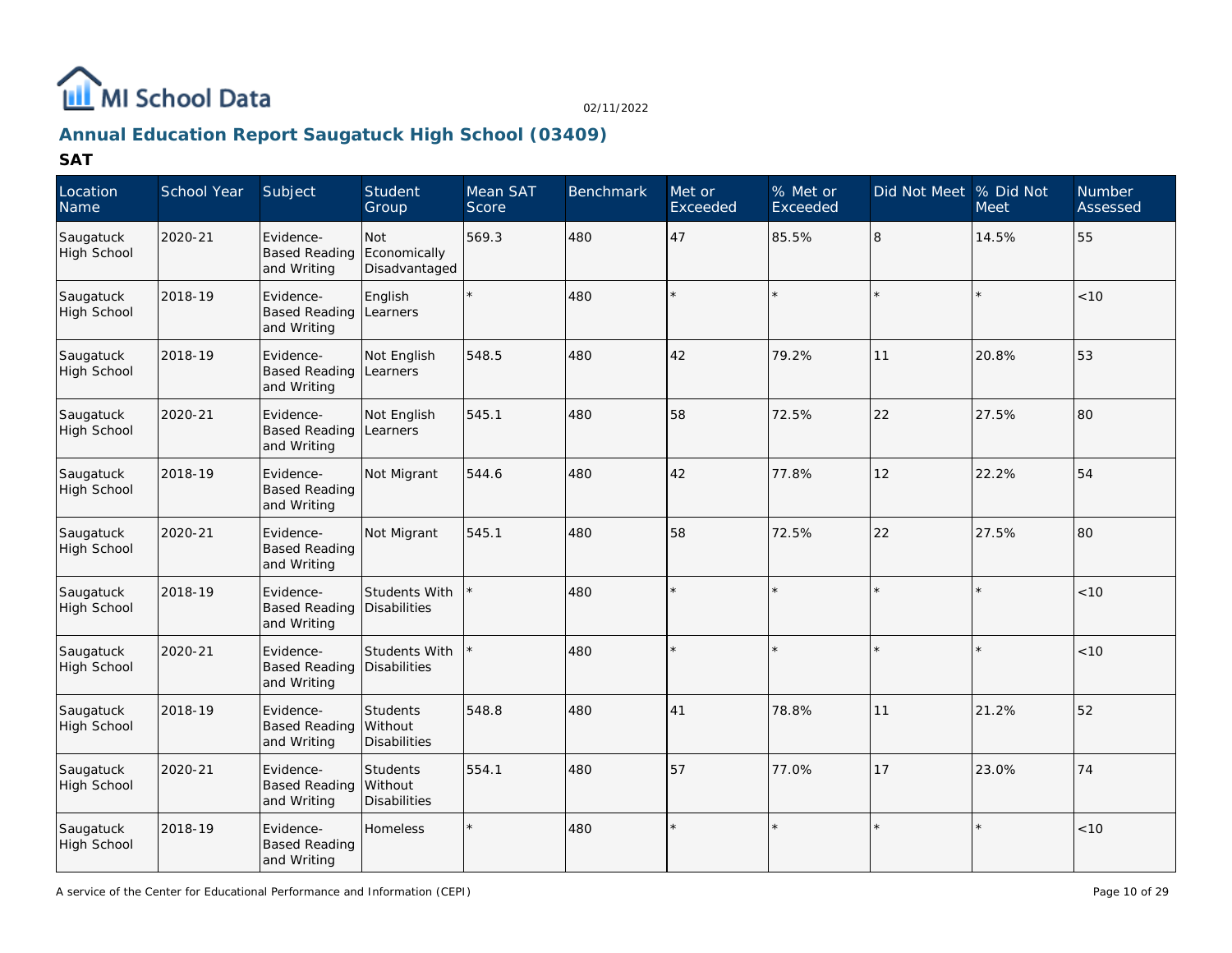

# **Annual Education Report Saugatuck High School (03409)**

| Location<br>Name                | School Year | Subject                                          | Student<br>Group          | Mean SAT<br>Score | <b>Benchmark</b> | Met or<br>Exceeded | % Met or<br>Exceeded | Did Not Meet % Did Not | <b>Meet</b> | <b>Number</b><br>Assessed |
|---------------------------------|-------------|--------------------------------------------------|---------------------------|-------------------|------------------|--------------------|----------------------|------------------------|-------------|---------------------------|
| Saugatuck<br>High School        | 2020-21     | Evidence-<br><b>Based Reading</b><br>and Writing | <b>Homeless</b>           |                   | 480              | $\star$            |                      |                        |             | $<10$                     |
| Saugatuck<br><b>High School</b> | 2018-19     | Evidence-<br><b>Based Reading</b><br>and Writing | Not Homeless              | 546.0             | 480              | 42                 | 79.2%                | 11                     | 20.8%       | 53                        |
| Saugatuck<br>High School        | 2020-21     | Evidence-<br><b>Based Reading</b><br>and Writing | Not Homeless              | 548.6             | 480              | 58                 | 74.4%                | 20                     | 25.6%       | 78                        |
| Saugatuck<br>High School        | 2018-19     | Evidence-<br><b>Based Reading</b><br>and Writing | Not Foster<br><b>Care</b> | 544.6             | 480              | 42                 | 77.8%                | 12                     | 22.2%       | 54                        |
| Saugatuck<br>High School        | 2020-21     | Evidence-<br><b>Based Reading</b><br>and Writing | Not Foster<br>Care        | 545.1             | 480              | 58                 | 72.5%                | 22                     | 27.5%       | 80                        |
| Saugatuck<br><b>High School</b> | 2018-19     | Evidence-<br><b>Based Reading</b><br>and Writing | Not Military<br>Connected | 544.6             | 480              | 42                 | 77.8%                | 12                     | 22.2%       | 54                        |
| Saugatuck<br>High School        | 2020-21     | Evidence-<br><b>Based Reading</b><br>and Writing | Not Military<br>Connected | 545.1             | 480              | 58                 | 72.5%                | 22                     | 27.5%       | 80                        |
| Saugatuck<br>High School        | 2018-19     | Mathematics                                      | <b>All Students</b>       | 520.2             | 530              | 27                 | 50.0%                | 27                     | 50.0%       | 54                        |
| Saugatuck<br><b>High School</b> | 2020-21     | Mathematics                                      | <b>All Students</b>       | 510.8             | 530              | 29                 | 36.3%                | 51                     | 63.8%       | 80                        |
| Saugatuck<br><b>High School</b> | 2018-19     | Mathematics                                      | Asian                     |                   | 530              | $\star$            |                      |                        |             | $<10$                     |
| Saugatuck<br>High School        | 2018-19     | Mathematics                                      | Hispanic of<br>Any Race   |                   | 530              |                    |                      |                        |             | < 10                      |
| Saugatuck<br>High School        | 2020-21     | Mathematics                                      | Hispanic of<br>Any Race   |                   | 530              |                    |                      |                        |             | < 10                      |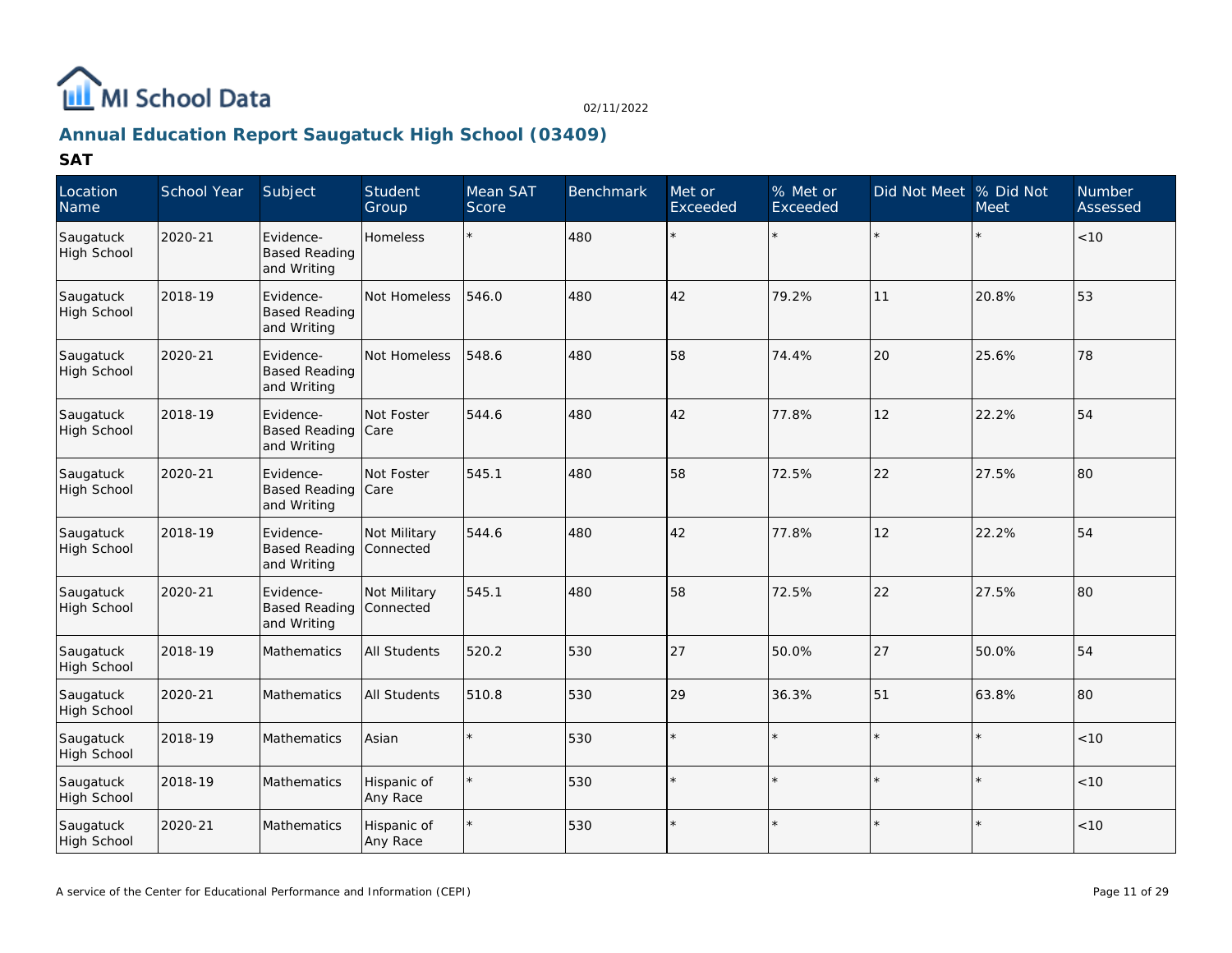

# **Annual Education Report Saugatuck High School (03409)**

| Location<br>Name                | School Year | Subject            | Student<br>Group                     | Mean SAT<br>Score | <b>Benchmark</b> | Met or<br>Exceeded | % Met or<br>Exceeded | Did Not Meet | % Did Not<br><b>Meet</b> | Number<br>Assessed |
|---------------------------------|-------------|--------------------|--------------------------------------|-------------------|------------------|--------------------|----------------------|--------------|--------------------------|--------------------|
| Saugatuck<br><b>High School</b> | 2018-19     | Mathematics        | Two or More<br>Races                 |                   | 530              | $\star$            |                      |              |                          | $<10$              |
| Saugatuck<br><b>High School</b> | 2020-21     | Mathematics        | Two or More<br>Races                 |                   | 530              |                    |                      |              |                          | < 10               |
| Saugatuck<br>High School        | 2018-19     | Mathematics        | White                                | 519.0             | 530              | 25                 | 51.0%                | 24           | 49.0%                    | 49                 |
| Saugatuck<br>High School        | 2020-21     | Mathematics        | White                                | 511.3             | 530              | 26                 | 36.6%                | 45           | 63.4%                    | 71                 |
| Saugatuck<br>High School        | 2018-19     | Mathematics        | Female                               | 530.7             | 530              | 17                 | 60.7%                | 11           | 39.3%                    | 28                 |
| Saugatuck<br><b>High School</b> | 2020-21     | Mathematics        | Female                               | 516.8             | 530              | 14                 | 35.0%                | 26           | 65.0%                    | 40                 |
| Saugatuck<br><b>High School</b> | 2018-19     | Mathematics        | Male                                 | 508.8             | 530              | 10                 | 38.5%                | 16           | 61.5%                    | 26                 |
| Saugatuck<br>High School        | 2020-21     | Mathematics        | Male                                 | 504.8             | 530              | 15                 | 37.5%                | 25           | 62.5%                    | 40                 |
| Saugatuck<br>High School        | 2018-19     | <b>Mathematics</b> | Economically<br>Disadvantaged        | 508.5             | 530              | 7                  | 35.0%                | 13           | 65.0%                    | 20                 |
| Saugatuck<br><b>High School</b> | 2020-21     | <b>Mathematics</b> | Economically<br>Disadvantaged        | 459.6             | 530              | 3                  | 20%                  | 22           | 80%                      | 25                 |
| Saugatuck<br>High School        | 2018-19     | Mathematics        | Not<br>Economically<br>Disadvantaged | 527.1             | 530              | 20                 | 58.8%                | 14           | 41.2%                    | 34                 |
| Saugatuck<br>High School        | 2020-21     | Mathematics        | Not<br>Economically<br>Disadvantaged | 534.0             | 530              | 26                 | 47.3%                | 29           | 52.7%                    | 55                 |
| Saugatuck<br>High School        | 2018-19     | Mathematics        | English<br>Learners                  |                   | 530              | $\star$            |                      |              |                          | < 10               |
| Saugatuck<br>High School        | 2018-19     | Mathematics        | Not English<br>Learners              | 522.3             | 530              | 27                 | 50.9%                | 26           | 49.1%                    | 53                 |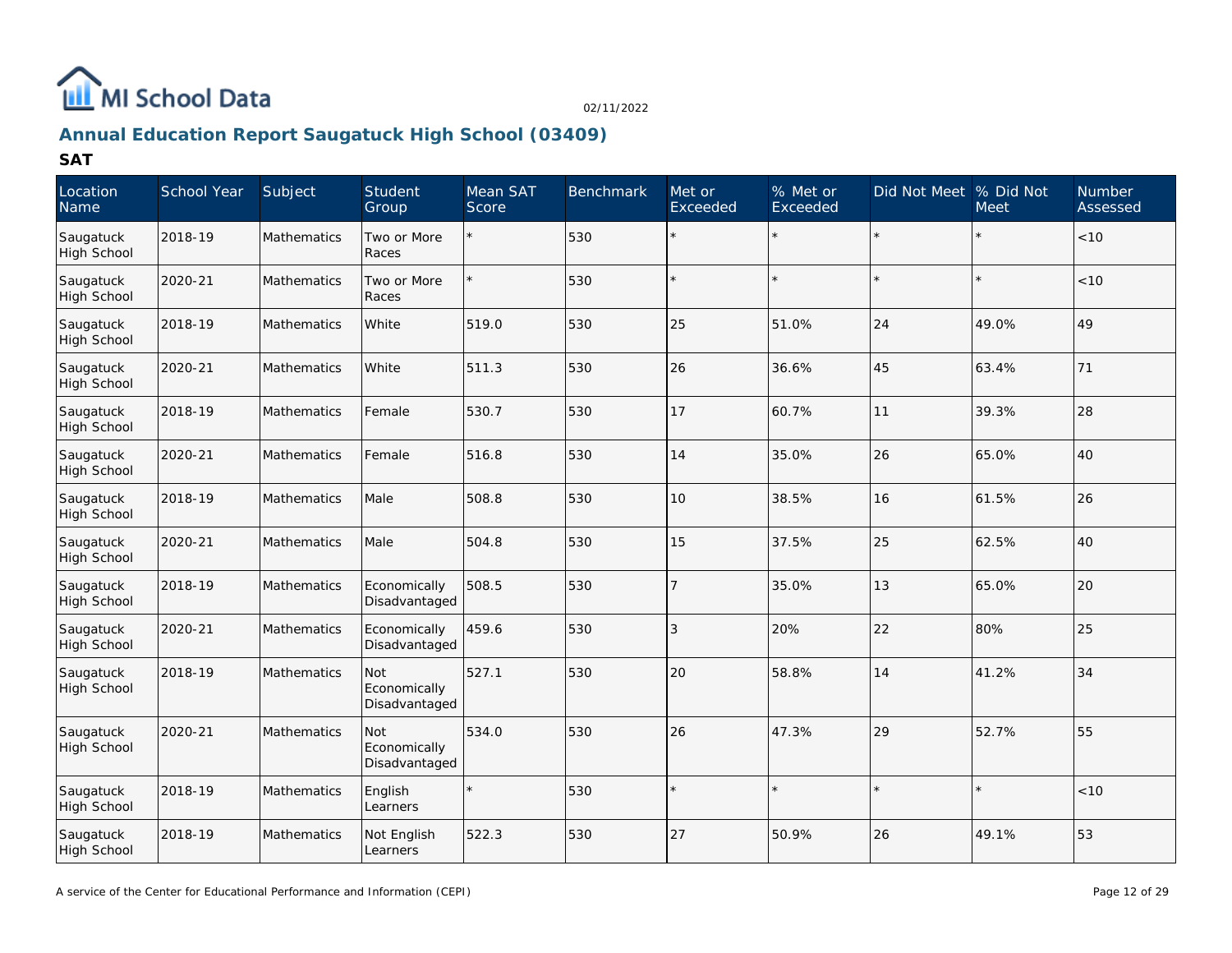

# **Annual Education Report Saugatuck High School (03409)**

| Location<br>Name                | School Year | Subject            | Student<br>Group                           | Mean SAT<br>Score | <b>Benchmark</b> | Met or<br>Exceeded | % Met or<br>Exceeded | Did Not Meet | % Did Not<br>Meet | <b>Number</b><br>Assessed |
|---------------------------------|-------------|--------------------|--------------------------------------------|-------------------|------------------|--------------------|----------------------|--------------|-------------------|---------------------------|
| Saugatuck<br>High School        | 2020-21     | <b>Mathematics</b> | Not English<br>Learners                    | 510.8             | 530              | 29                 | 36.3%                | 51           | 63.8%             | 80                        |
| Saugatuck<br><b>High School</b> | 2018-19     | Mathematics        | Not Migrant                                | 520.2             | 530              | 27                 | 50.0%                | 27           | 50.0%             | 54                        |
| Saugatuck<br>High School        | 2020-21     | Mathematics        | Not Migrant                                | 510.8             | 530              | 29                 | 36.3%                | 51           | 63.8%             | 80                        |
| Saugatuck<br>High School        | 2018-19     | Mathematics        | Students With<br>Disabilities              |                   | 530              |                    |                      |              |                   | < 10                      |
| Saugatuck<br>High School        | 2020-21     | <b>Mathematics</b> | <b>Students With</b><br>Disabilities       |                   | 530              |                    |                      |              |                   | < 10                      |
| Saugatuck<br>High School        | 2018-19     | Mathematics        | <b>Students</b><br>Without<br>Disabilities | 525.0             | 530              | 27                 | 51.9%                | 25           | 48.1%             | 52                        |
| Saugatuck<br>High School        | 2020-21     | Mathematics        | Students<br>Without<br><b>Disabilities</b> | 520.4             | 530              | 29                 | 39.2%                | 45           | 60.8%             | 74                        |
| Saugatuck<br>High School        | 2018-19     | Mathematics        | Homeless                                   |                   | 530              |                    |                      |              |                   | < 10                      |
| Saugatuck<br>High School        | 2020-21     | Mathematics        | Homeless                                   |                   | 530              |                    |                      |              |                   | < 10                      |
| Saugatuck<br>High School        | 2018-19     | Mathematics        | Not Homeless                               | 520.4             | 530              | 27                 | 50.9%                | 26           | 49.1%             | 53                        |
| Saugatuck<br>High School        | 2020-21     | Mathematics        | Not Homeless                               | 513.2             | 530              | 29                 | 37.2%                | 49           | 62.8%             | 78                        |
| Saugatuck<br>High School        | 2018-19     | Mathematics        | Not Foster<br>Care                         | 520.2             | 530              | 27                 | 50.0%                | 27           | 50.0%             | 54                        |
| Saugatuck<br><b>High School</b> | 2020-21     | Mathematics        | Not Foster<br>Care                         | 510.8             | 530              | 29                 | 36.3%                | 51           | 63.8%             | 80                        |
| Saugatuck<br>High School        | 2018-19     | Mathematics        | Not Military<br>Connected                  | 520.2             | 530              | 27                 | 50.0%                | 27           | 50.0%             | 54                        |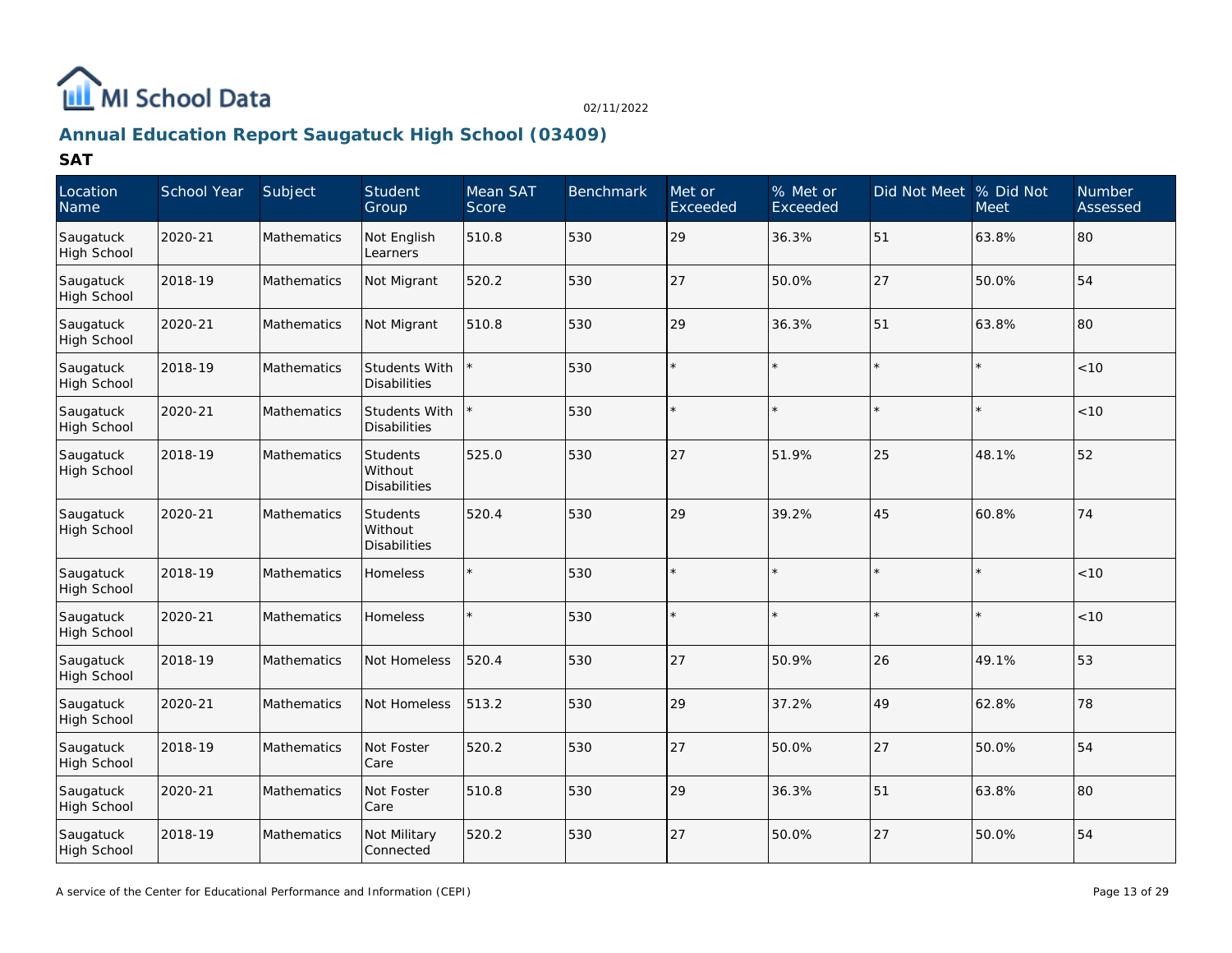

# **Annual Education Report Saugatuck High School (03409)**

| Location<br><b>Name</b>  | School Year | Subject            | <b>Student</b><br>Group            | Mean SAT<br>Score | <b>Benchmark</b> | Met or<br>Exceeded | % Met or<br>Exceeded | Did Not Meet  % Did Not | <b>Meet</b> | <b>Number</b><br>Assessed |
|--------------------------|-------------|--------------------|------------------------------------|-------------------|------------------|--------------------|----------------------|-------------------------|-------------|---------------------------|
| Saugatuck<br>High School | 2020-21     | <b>Mathematics</b> | <b>Not Military</b><br>l Connected | 1510.8            | 530              | 29                 | 36.3%                | I 5                     | 63.8%       | 80                        |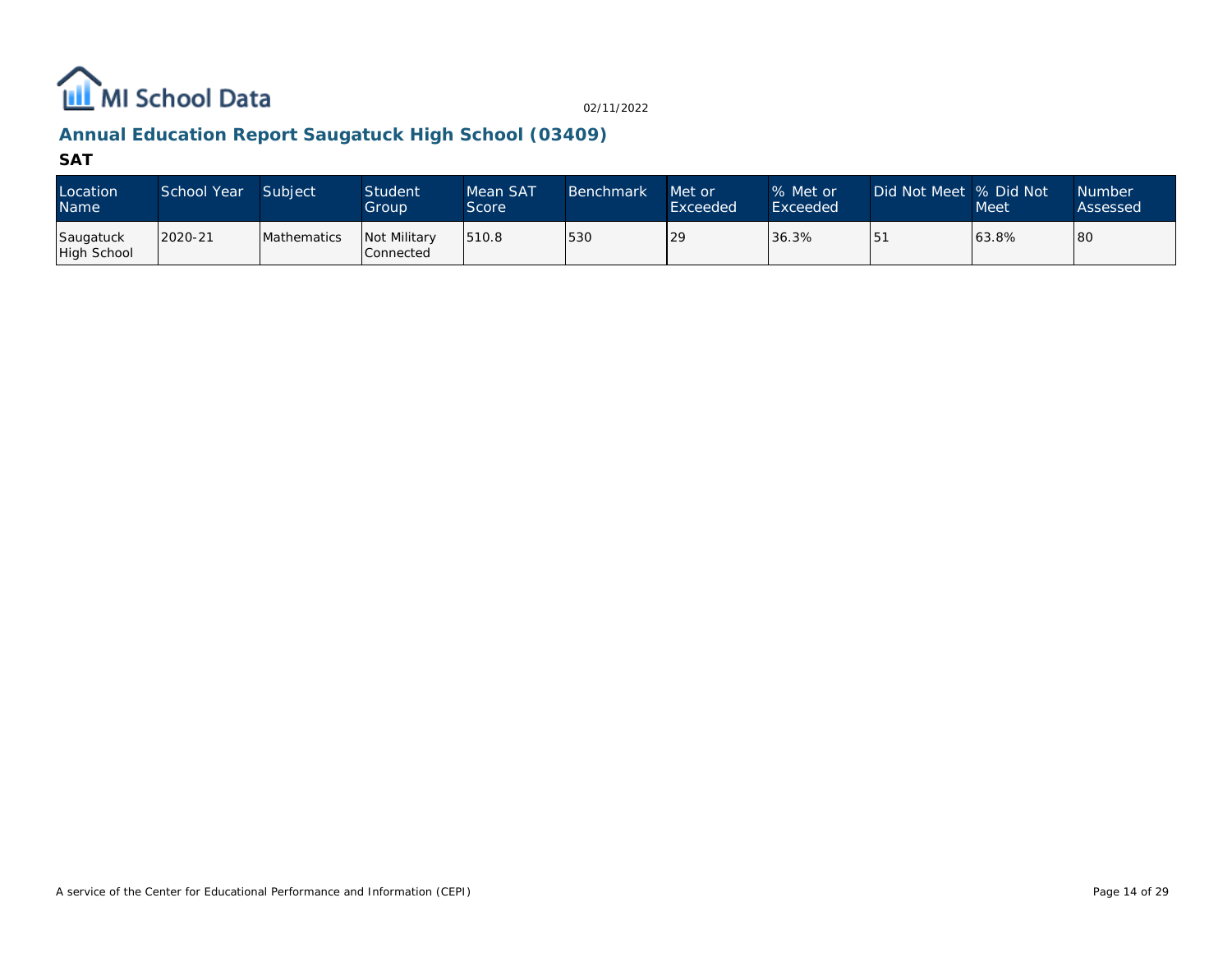

### **Annual Education Report Saugatuck High School (03409)**

### **MI-Access Participation**

| Subject | Grade | Student Group School Year |  | State Percent District<br><b>Students</b><br>Proficient | Percent<br><b>Students</b><br>Proficient | School Percent Percent<br><b>Students</b><br>Proficient | Surpassed | Percent<br>Attained | Percent<br>Emerging |
|---------|-------|---------------------------|--|---------------------------------------------------------|------------------------------------------|---------------------------------------------------------|-----------|---------------------|---------------------|
|---------|-------|---------------------------|--|---------------------------------------------------------|------------------------------------------|---------------------------------------------------------|-----------|---------------------|---------------------|

No Data to Display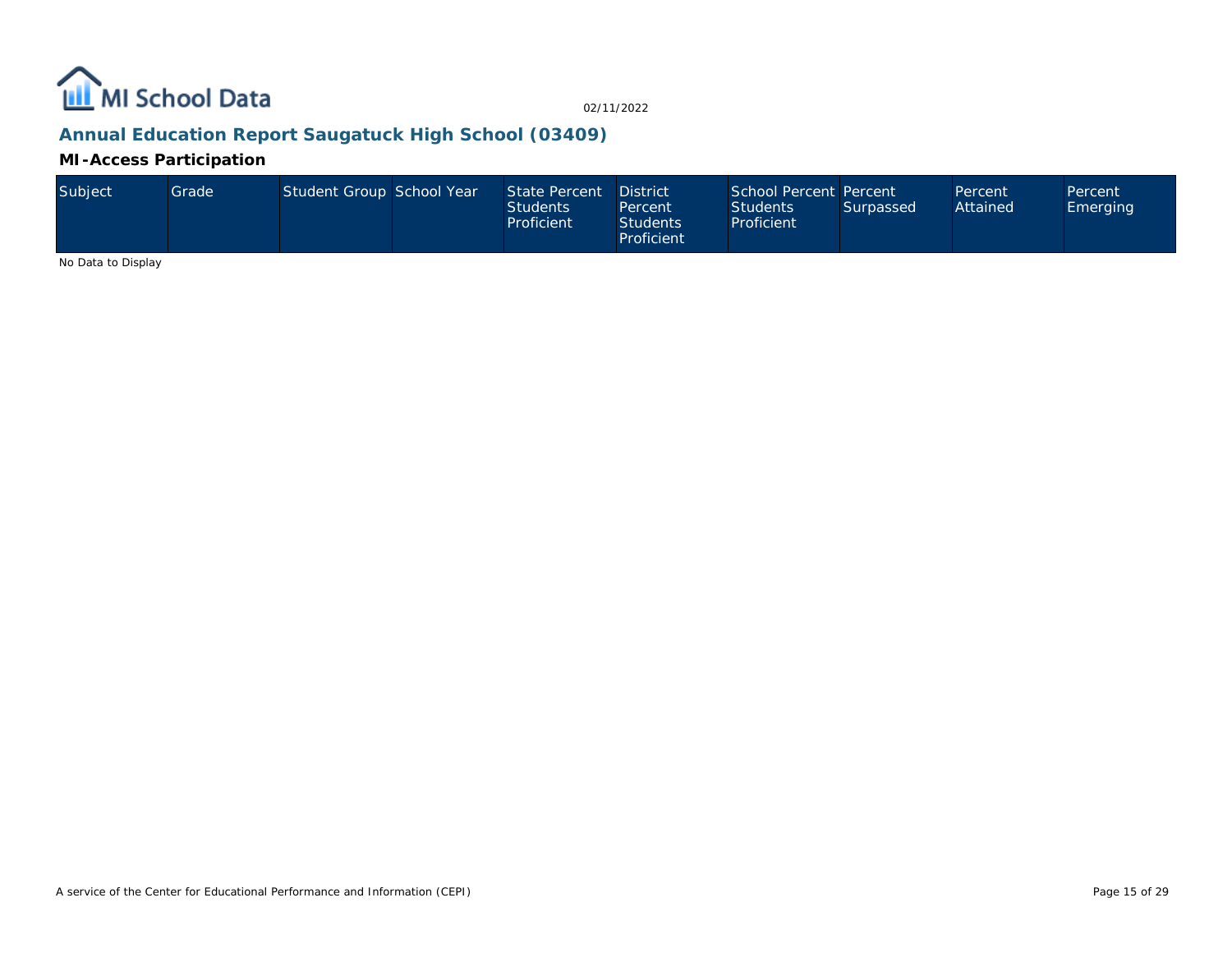

### **Annual Education Report Saugatuck High School (03409)**

| Subject    | Grade                    | Student<br>Group                               | School<br>Year | Number<br>Tested -<br>M-STEP,<br>SAT or MI- Access<br><b>Access</b> | Number<br>Tested -<br>Any MI- | Percent<br>Tested -<br>Any MI-<br>Access | Number<br>Tested -<br>Functional<br>Independe<br>nce | Percent<br>Tested -<br>Functional<br>Independe<br>nce | Number<br>Tested -<br>Supported<br>Independe<br>nce | Percent<br>Tested -<br>Supported<br>Independe n<br>nce | Number<br>Tested -<br>Participatio Participatio | Percent<br>Tested -<br>n. |
|------------|--------------------------|------------------------------------------------|----------------|---------------------------------------------------------------------|-------------------------------|------------------------------------------|------------------------------------------------------|-------------------------------------------------------|-----------------------------------------------------|--------------------------------------------------------|-------------------------------------------------|---------------------------|
| <b>ELA</b> | All Grades<br>(Combined) | All Students                                   | 2020-21        | 82                                                                  | < 10                          |                                          |                                                      | $\star$                                               | ÷                                                   |                                                        |                                                 | $\star$                   |
| <b>ELA</b> | All Grades<br>(Combined) | Hispanic of<br>Any Race                        | 2020-21        | <10                                                                 |                               |                                          |                                                      | $\star$                                               | $\star$                                             | ×.                                                     |                                                 | $\star$                   |
| <b>ELA</b> | All Grades<br>(Combined) | Two or More 2020-21<br>Races                   |                | <10                                                                 | $\star$                       | $\star$                                  | $\star$                                              | $\star$                                               | $\star$                                             | ×.                                                     |                                                 | $\star$                   |
| <b>ELA</b> | All Grades<br>(Combined) | White                                          | 2020-21        | 72                                                                  | < 10                          | $\star$                                  |                                                      | $\star$                                               |                                                     |                                                        |                                                 | $\star$                   |
| <b>ELA</b> | All Grades<br>(Combined) | Female                                         | 2020-21        | 40                                                                  | < 10                          | $\star$                                  |                                                      | $\star$                                               |                                                     |                                                        |                                                 | $\star$                   |
| <b>ELA</b> | All Grades<br>(Combined) | Male                                           | 2020-21        | 42                                                                  | $<10$                         | $\star$                                  |                                                      | $\star$                                               |                                                     |                                                        |                                                 | $\star$                   |
| <b>ELA</b> | All Grades<br>(Combined) | Economicall<br>y<br>Disadvantag<br>ed          | 2020-21        | 25                                                                  | < 10                          |                                          |                                                      | $\star$                                               |                                                     |                                                        |                                                 | $\star$                   |
| ELA        | All Grades<br>(Combined) | <b>Not</b><br>Economicall<br>Disadvantag<br>ed | 2020-21        | 57                                                                  | <10                           | $\star$                                  |                                                      | $\star$                                               |                                                     |                                                        |                                                 | $\star$                   |
| <b>ELA</b> | All Grades<br>(Combined) | Not English<br>Learners                        | 2020-21        | 82                                                                  | < 10                          | $\star$                                  |                                                      | $\star$                                               |                                                     |                                                        |                                                 | $\star$                   |
| <b>ELA</b> | All Grades<br>(Combined) | Not Migrant                                    | 2020-21        | 82                                                                  | < 10                          |                                          |                                                      | $\star$                                               |                                                     |                                                        |                                                 | $\star$                   |
| <b>ELA</b> | All Grades<br>(Combined) | <b>Students</b><br>With<br><b>Disabilities</b> | 2020-21        | < 10                                                                |                               | $\star$                                  |                                                      | $\star$                                               |                                                     |                                                        |                                                 | $\star$                   |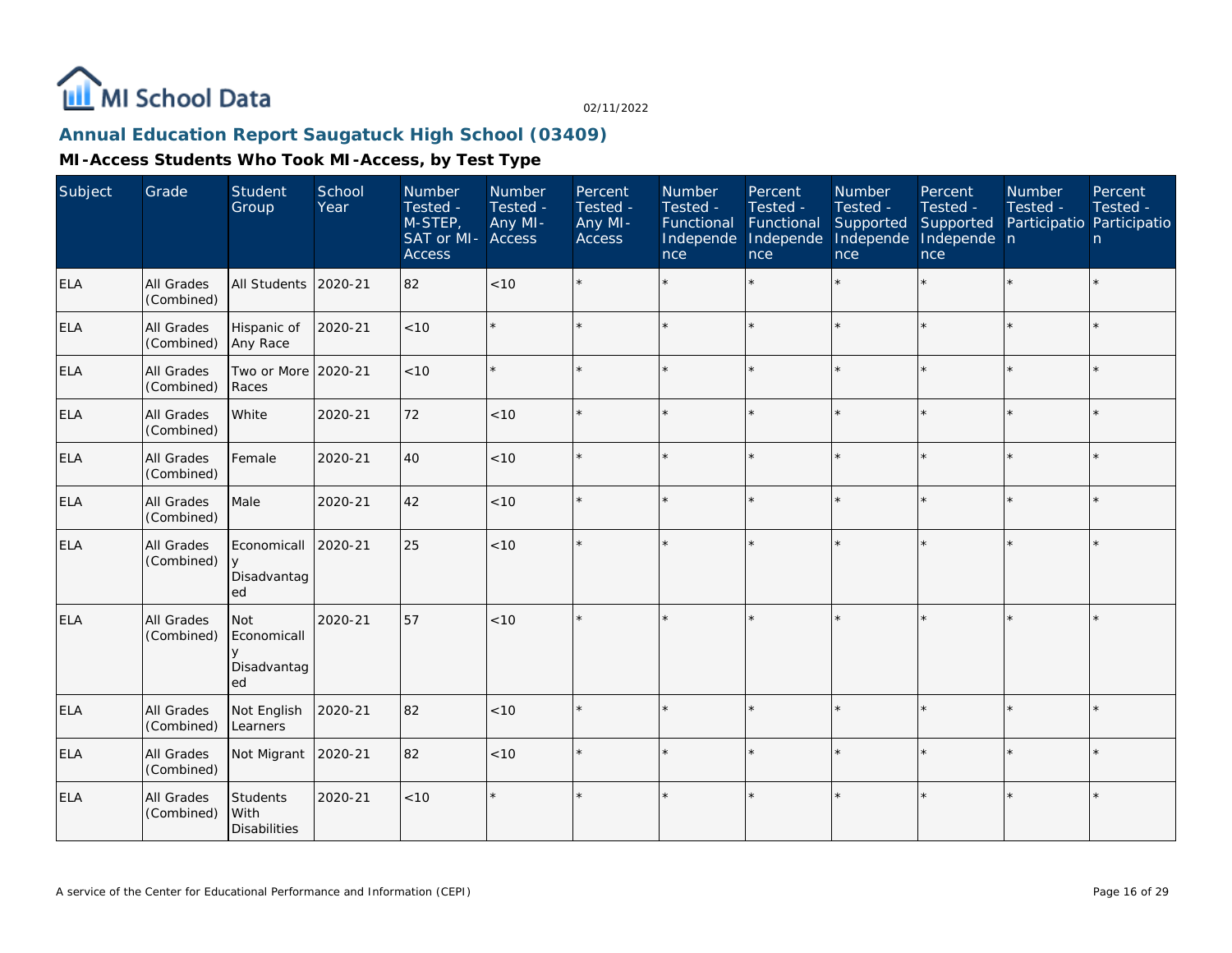

### **Annual Education Report Saugatuck High School (03409)**

| Subject                | Grade                    | <b>Student</b><br>Group                    | School<br>Year | <b>Number</b><br>Tested -<br>M-STEP,<br>SAT or MI-<br><b>Access</b> | Number<br>Tested -<br>Any MI-<br>Access | Percent<br>Tested -<br>Any MI-<br><b>Access</b> | <b>Number</b><br>Tested -<br>Functional<br>Independe<br>nce | Percent<br>Tested -<br>Functional<br>Independe<br>nce | Number<br>Tested -<br>Supported<br>Independe<br>nce | Percent<br>Tested -<br>Supported<br>Independe n<br>nce | <b>Number</b><br>Tested -<br>Participatio Participatio | Percent<br>Tested -<br>n |
|------------------------|--------------------------|--------------------------------------------|----------------|---------------------------------------------------------------------|-----------------------------------------|-------------------------------------------------|-------------------------------------------------------------|-------------------------------------------------------|-----------------------------------------------------|--------------------------------------------------------|--------------------------------------------------------|--------------------------|
| <b>ELA</b>             | All Grades<br>(Combined) | Students<br>Without<br><b>Disabilities</b> | 2020-21        | 76                                                                  | $<10$                                   |                                                 |                                                             |                                                       |                                                     |                                                        |                                                        | $\star$                  |
| <b>ELA</b>             | All Grades<br>(Combined) | Homeless                                   | 2020-21        | < 10                                                                |                                         |                                                 |                                                             |                                                       |                                                     |                                                        |                                                        | $\star$                  |
| <b>ELA</b>             | All Grades<br>(Combined) | Not<br>Homeless                            | 2020-21        | 80                                                                  | < 10                                    |                                                 |                                                             |                                                       |                                                     |                                                        |                                                        | $\star$                  |
| <b>ELA</b>             | All Grades<br>(Combined) | Not Foster<br>l Care                       | 2020-21        | 82                                                                  | < 10                                    |                                                 |                                                             |                                                       |                                                     |                                                        |                                                        | $\star$                  |
| <b>ELA</b>             | All Grades<br>(Combined) | Not Military<br>Connected                  | 2020-21        | 82                                                                  | < 10                                    |                                                 |                                                             |                                                       |                                                     |                                                        |                                                        | $\star$                  |
| Mathematics All Grades | (Combined)               | All Students                               | 2020-21        | 82                                                                  | $<10$                                   |                                                 |                                                             |                                                       |                                                     |                                                        |                                                        | $\star$                  |
| Mathematics All Grades | (Combined)               | Hispanic of<br>Any Race                    | 2020-21        | < 10                                                                |                                         |                                                 |                                                             |                                                       |                                                     |                                                        |                                                        | $\star$                  |
| Mathematics All Grades | (Combined)               | Two or More<br>Races                       | 2020-21        | < 10                                                                |                                         | $\Phi$                                          |                                                             | ÷                                                     |                                                     |                                                        | $\star$                                                | $\star$                  |
| Mathematics All Grades | (Combined)               | White                                      | 2020-21        | 72                                                                  | < 10                                    |                                                 |                                                             |                                                       | ÷                                                   |                                                        |                                                        | $\star$                  |
| Mathematics All Grades | (Combined)               | Female                                     | 2020-21        | 40                                                                  | < 10                                    |                                                 |                                                             |                                                       |                                                     | $\star$                                                |                                                        | $\star$                  |
| Mathematics All Grades | (Combined)               | Male                                       | 2020-21        | 42                                                                  | $<10$                                   |                                                 |                                                             |                                                       |                                                     | $\star$                                                |                                                        | $\star$                  |
| Mathematics            | All Grades<br>(Combined) | Economicall<br>y<br>Disadvantag<br>ed      | 2020-21        | 25                                                                  | $<10$                                   |                                                 |                                                             |                                                       |                                                     |                                                        |                                                        | $\star$                  |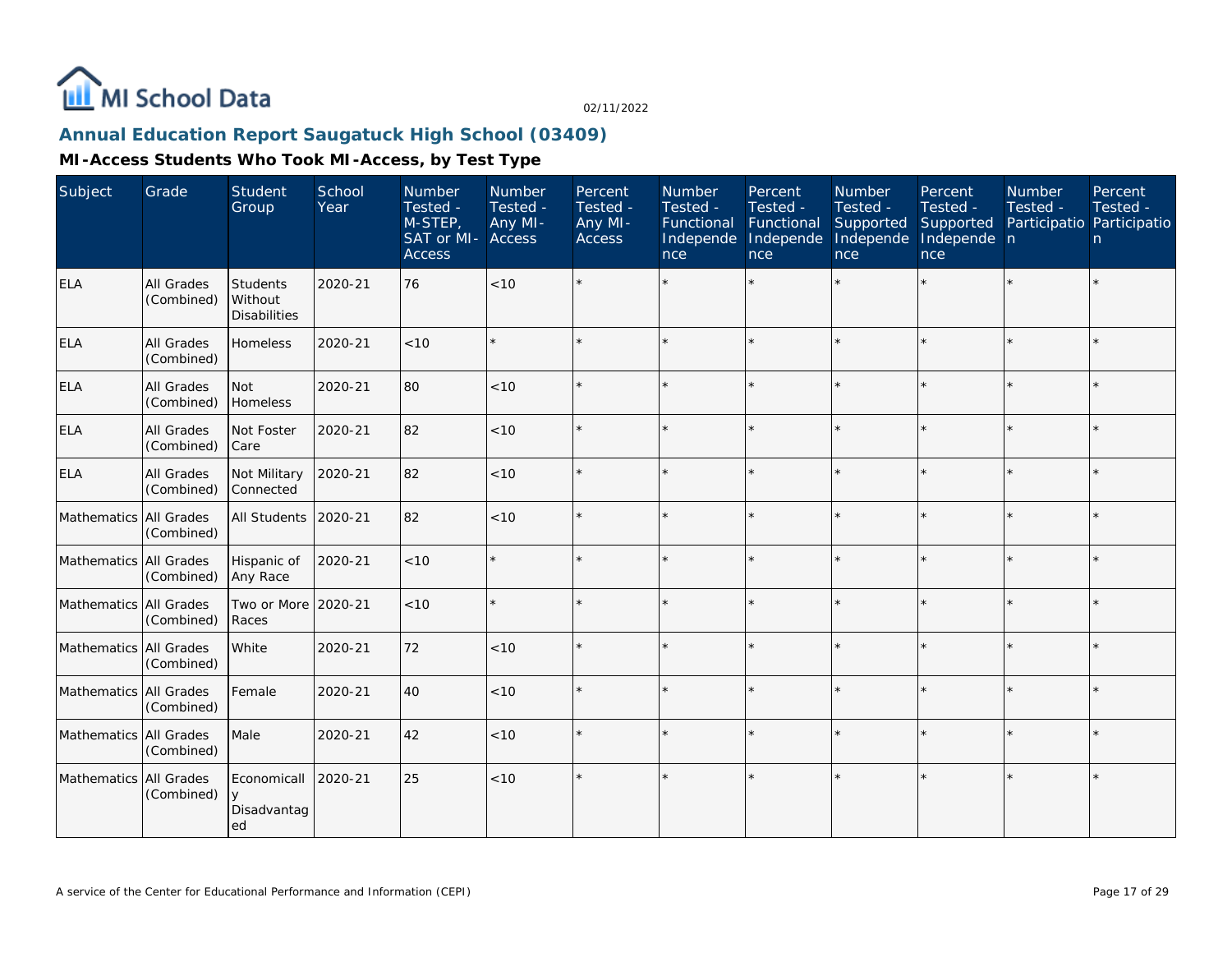

### **Annual Education Report Saugatuck High School (03409)**

| Subject                | Grade                    | <b>Student</b><br>Group                      | School<br>Year | Number<br>Tested -<br>M-STEP,<br>SAT or MI-<br><b>Access</b> | Number<br>Tested -<br>Any MI-<br>Access | Percent<br>Tested -<br>Any MI-<br>Access | Number<br>Tested -<br>Functional<br>Independe<br>nce | Percent<br>Tested -<br>Functional<br>Independe<br>nce | Number<br>Tested -<br>Supported<br>Independe<br>nce | Percent<br>Tested -<br>Supported<br>Independe n<br>nce | Number<br>Tested -<br>Participatio Participatio | Percent<br>Tested -<br>n. |
|------------------------|--------------------------|----------------------------------------------|----------------|--------------------------------------------------------------|-----------------------------------------|------------------------------------------|------------------------------------------------------|-------------------------------------------------------|-----------------------------------------------------|--------------------------------------------------------|-------------------------------------------------|---------------------------|
| Mathematics All Grades | (Combined)               | Not<br>Economicall<br>V<br>Disadvantag<br>ed | 2020-21        | 57                                                           | <10                                     |                                          |                                                      |                                                       |                                                     |                                                        |                                                 | $\star$                   |
| Mathematics All Grades | (Combined)               | Not English<br>Learners                      | 2020-21        | 82                                                           | < 10                                    |                                          |                                                      |                                                       |                                                     |                                                        |                                                 | $\star$                   |
| Mathematics All Grades | (Combined)               | Not Migrant                                  | 2020-21        | 82                                                           | $<10$                                   |                                          |                                                      |                                                       |                                                     |                                                        |                                                 | $\star$                   |
| Mathematics All Grades | (Combined)               | Students<br>l With<br><b>Disabilities</b>    | 2020-21        | < 10                                                         |                                         |                                          |                                                      |                                                       |                                                     |                                                        |                                                 | $\star$                   |
| Mathematics All Grades | (Combined)               | Students<br>Without<br><b>Disabilities</b>   | 2020-21        | 76                                                           | < 10                                    |                                          |                                                      |                                                       |                                                     |                                                        |                                                 | $\star$                   |
| Mathematics All Grades | (Combined)               | Homeless                                     | 2020-21        | < 10                                                         |                                         |                                          |                                                      |                                                       |                                                     |                                                        |                                                 | $\star$                   |
| Mathematics All Grades | (Combined)               | <b>Not</b><br>Homeless                       | 2020-21        | 80                                                           | < 10                                    |                                          |                                                      |                                                       |                                                     |                                                        |                                                 | $\star$                   |
| Mathematics All Grades | (Combined)               | Not Foster<br>Care                           | 2020-21        | 82                                                           | < 10                                    |                                          |                                                      |                                                       |                                                     |                                                        |                                                 | $\star$                   |
| Mathematics All Grades | (Combined)               | Not Military<br>Connected                    | 2020-21        | 82                                                           | $<10$                                   |                                          |                                                      |                                                       |                                                     |                                                        |                                                 | $\star$                   |
| Science                | All Grades<br>(Combined) | All Students                                 | 2020-21        | 76                                                           | < 10                                    |                                          |                                                      |                                                       |                                                     |                                                        |                                                 | $\star$                   |
| Science                | All Grades<br>(Combined) | Hispanic of<br>Any Race                      | 2020-21        | $<10$                                                        |                                         |                                          |                                                      |                                                       |                                                     |                                                        |                                                 | $\star$                   |
| Science                | All Grades<br>(Combined) | Two or More 2020-21<br>Races                 |                | < 10                                                         |                                         |                                          |                                                      |                                                       |                                                     |                                                        |                                                 | $\star$                   |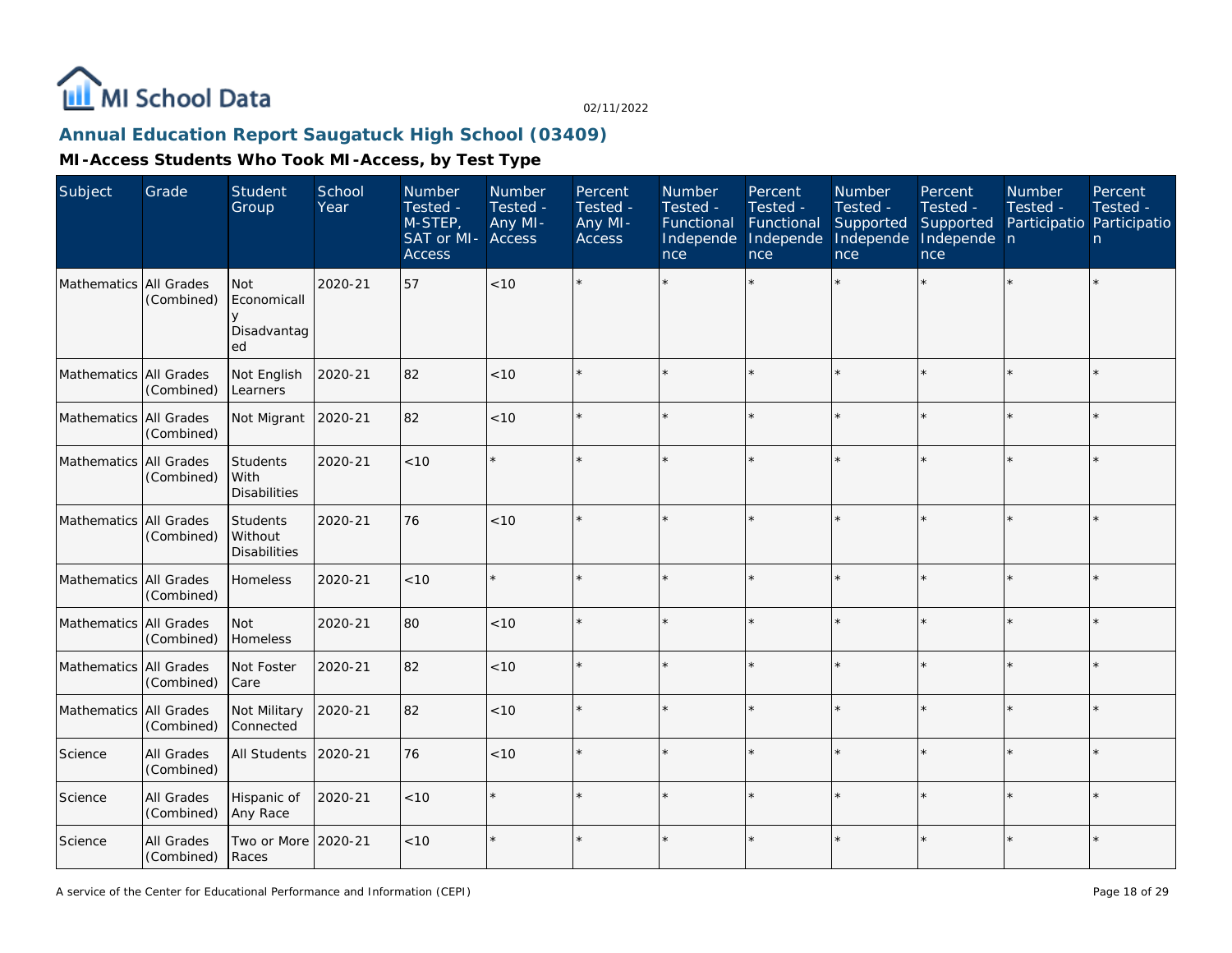

### **Annual Education Report Saugatuck High School (03409)**

| Subject | Grade                    | Student<br>Group                                         | School<br>Year | Number<br>Tested -<br>$M-STEP$<br>SAT or MI-<br><b>Access</b> | Number<br>Tested -<br>Any MI-<br><b>Access</b> | Percent<br>Tested -<br>Any MI-<br>Access | Number<br>Tested -<br>Functional<br>Independe<br>nce | Percent<br>Tested -<br>Functional<br>Independe<br><b>nce</b> | <b>Number</b><br>Tested -<br>Supported<br>Independe<br>nce | Percent<br>Tested -<br>Supported<br>Independe n<br>nce | Number<br>Tested -<br>Participatio Participatio | Percent<br>Tested -<br>n |
|---------|--------------------------|----------------------------------------------------------|----------------|---------------------------------------------------------------|------------------------------------------------|------------------------------------------|------------------------------------------------------|--------------------------------------------------------------|------------------------------------------------------------|--------------------------------------------------------|-------------------------------------------------|--------------------------|
| Science | All Grades<br>(Combined) | White                                                    | 2020-21        | 68                                                            | $<10$                                          |                                          |                                                      |                                                              |                                                            |                                                        |                                                 | $\star$                  |
| Science | All Grades<br>(Combined) | Female                                                   | 2020-21        | 37                                                            | < 10                                           | $\star$                                  |                                                      | $\star$                                                      | $\star$                                                    |                                                        | $\star$                                         | $\star$                  |
| Science | All Grades<br>(Combined) | Male                                                     | 2020-21        | 39                                                            | < 10                                           |                                          |                                                      |                                                              |                                                            |                                                        |                                                 | $\star$                  |
| Science | All Grades<br>(Combined) | Economicall<br>$\mathsf{V}$<br>Disadvantag<br>ed         | 2020-21        | 24                                                            | $<10$                                          |                                          |                                                      |                                                              |                                                            |                                                        |                                                 |                          |
| Science | All Grades<br>(Combined) | <b>Not</b><br>Economicall<br>$\vee$<br>Disadvantag<br>ed | 2020-21        | 52                                                            | $<10$                                          |                                          |                                                      |                                                              |                                                            |                                                        |                                                 | $\star$                  |
| Science | All Grades<br>(Combined) | Not English<br>Learners                                  | 2020-21        | 76                                                            | < 10                                           |                                          |                                                      | $\star$                                                      |                                                            |                                                        | $\star$                                         | $\star$                  |
| Science | All Grades<br>(Combined) | Not Migrant                                              | 2020-21        | 76                                                            | < 10                                           |                                          |                                                      |                                                              |                                                            |                                                        |                                                 | $\star$                  |
| Science | All Grades<br>(Combined) | Students<br>l With<br><b>Disabilities</b>                | 2020-21        | < 10                                                          | $\star$                                        |                                          |                                                      | $\star$                                                      |                                                            |                                                        |                                                 | $\star$                  |
| Science | All Grades<br>(Combined) | Students<br>Without<br><b>Disabilities</b>               | 2020-21        | 70                                                            | < 10                                           | $\star$                                  |                                                      | $\star$                                                      |                                                            |                                                        | ×                                               | ÷.                       |
| Science | All Grades<br>(Combined) | Homeless                                                 | 2020-21        | < 10                                                          |                                                |                                          |                                                      | ÷                                                            |                                                            |                                                        |                                                 | $\star$                  |
| Science | All Grades<br>(Combined) | <b>Not</b><br>Homeless                                   | 2020-21        | 75                                                            | $<10$                                          |                                          |                                                      |                                                              |                                                            |                                                        | $\star$                                         | $\star$                  |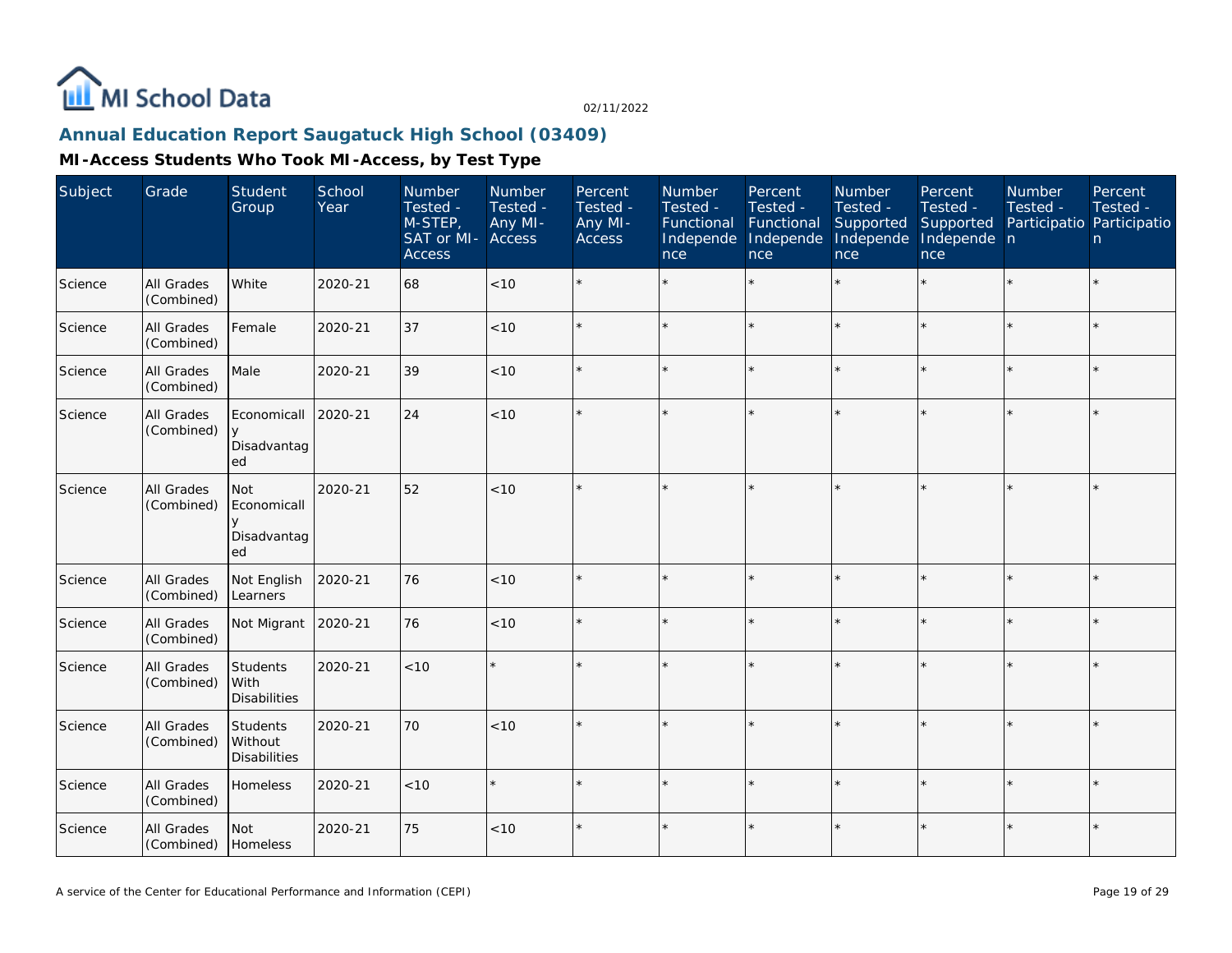

### **Annual Education Report Saugatuck High School (03409)**

| Subject                  | Grade                    | Student<br>Group                               | School<br>Year | Number<br>Tested -<br>$M-STEP$<br>SAT or MI-<br>Access | Number<br>Tested -<br>Any MI-<br>Access | Percent<br>Tested -<br>Any MI-<br><b>Access</b> | Number<br>Tested -<br>Functional<br>Independe<br>nce | Percent<br>Tested -<br>Functional<br>Independe<br>nce | Number<br>Tested -<br>Supported<br>Independe<br>nce | Percent<br>Tested -<br>Supported<br>Independe n<br>nce | Number<br>Tested -<br>Participatio Participatio | Percent<br>Tested -<br>n |
|--------------------------|--------------------------|------------------------------------------------|----------------|--------------------------------------------------------|-----------------------------------------|-------------------------------------------------|------------------------------------------------------|-------------------------------------------------------|-----------------------------------------------------|--------------------------------------------------------|-------------------------------------------------|--------------------------|
| Science                  | All Grades<br>(Combined) | Not Foster<br>Care                             | 2020-21        | 76                                                     | $<10$                                   |                                                 |                                                      | $\star$                                               | ÷                                                   | $\star$                                                |                                                 | $\star$                  |
| Science                  | All Grades<br>(Combined) | Not Military<br>Connected                      | 2020-21        | 76                                                     | < 10                                    |                                                 |                                                      | $\star$                                               |                                                     | $\star$                                                |                                                 | $\star$                  |
| Social<br><b>Studies</b> | All Grades<br>(Combined) | All Students                                   | 2020-21        | 74                                                     | < 10                                    |                                                 |                                                      | $\star$                                               |                                                     | $\star$                                                | $\star$                                         | $\star$                  |
| Social<br>Studies        | All Grades<br>(Combined) | Hispanic of<br>Any Race                        | 2020-21        | $<10$                                                  | $\star$                                 |                                                 |                                                      | $\star$                                               |                                                     |                                                        |                                                 | $\star$                  |
| Social<br><b>Studies</b> | All Grades<br>(Combined) | Two or More 2020-21<br>Races                   |                | $<10$                                                  | $\star$                                 |                                                 |                                                      | $\star$                                               |                                                     | ×.                                                     |                                                 | $\star$                  |
| Social<br>Studies        | All Grades<br>(Combined) | White                                          | 2020-21        | 67                                                     | $<10$                                   |                                                 |                                                      |                                                       |                                                     | ×.                                                     |                                                 | $\star$                  |
| Social<br>Studies        | All Grades<br>(Combined) | Female                                         | 2020-21        | 35                                                     | $<10$                                   |                                                 |                                                      |                                                       |                                                     | ×.                                                     |                                                 | $\star$                  |
| Social<br><b>Studies</b> | All Grades<br>(Combined) | Male                                           | 2020-21        | 39                                                     | < 10                                    |                                                 |                                                      | $\star$                                               |                                                     | ×.                                                     | $\star$                                         | $\star$                  |
| Social<br><b>Studies</b> | All Grades<br>(Combined) | Economicall<br>Disadvantag<br>ed               | 2020-21        | 23                                                     | $<10$                                   |                                                 |                                                      | $\star$                                               |                                                     | $\star$                                                |                                                 | $\star$                  |
| Social<br><b>Studies</b> | All Grades<br>(Combined) | <b>Not</b><br>Economicall<br>Disadvantag<br>ed | 2020-21        | 51                                                     | < 10                                    |                                                 |                                                      | $\star$                                               |                                                     | $\star$                                                |                                                 | k.                       |
| Social<br>Studies        | All Grades<br>(Combined) | Not English<br>Learners                        | 2020-21        | 74                                                     | < 10                                    |                                                 |                                                      | ÷                                                     |                                                     |                                                        |                                                 | $\star$                  |
| Social<br>Studies        | All Grades<br>(Combined) | Not Migrant                                    | 2020-21        | 74                                                     | < 10                                    |                                                 |                                                      | $\star$                                               |                                                     | $\star$                                                | $\star$                                         | $\star$                  |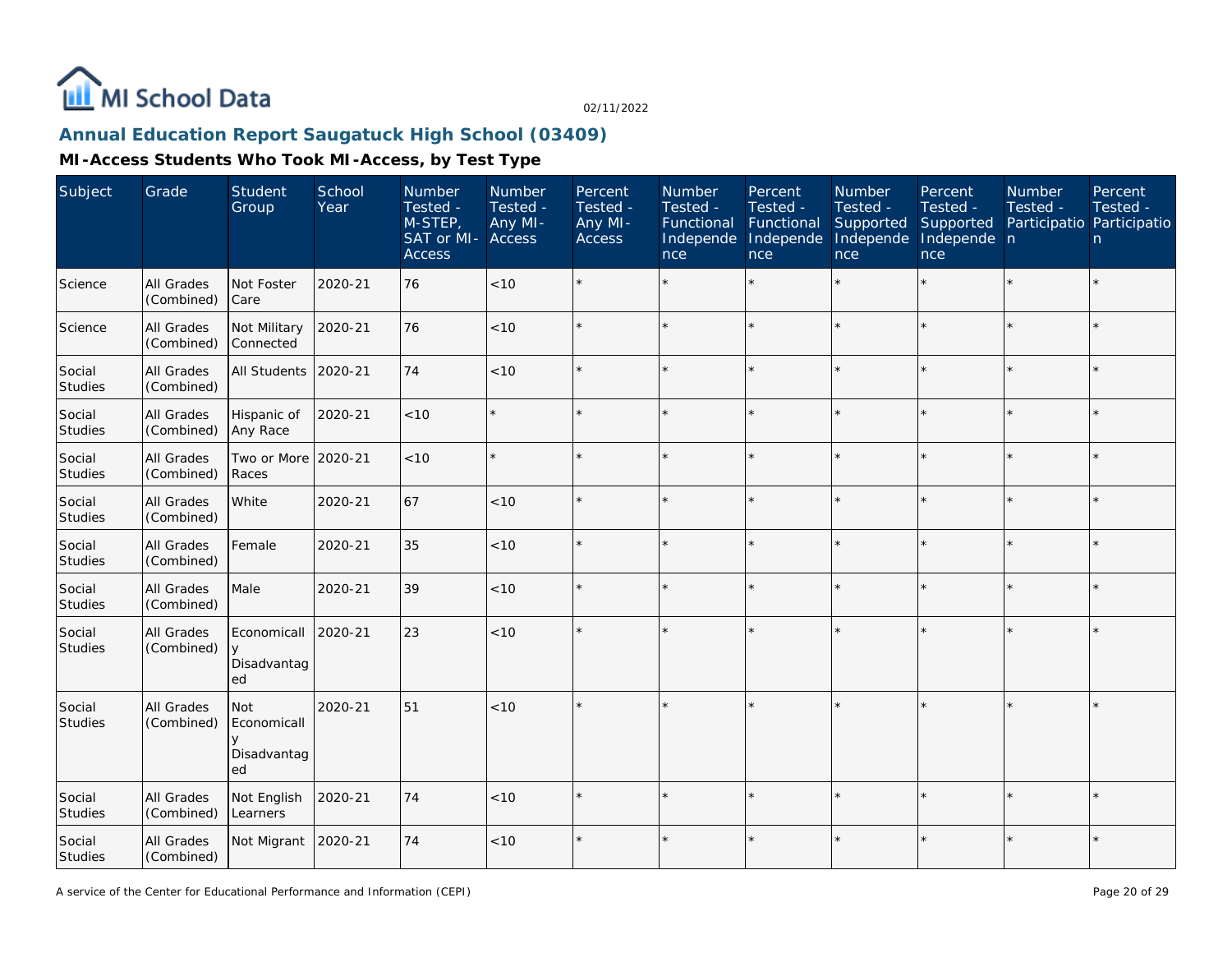

### **Annual Education Report Saugatuck High School (03409)**

| Subject                  | Grade                    | Student<br>Group                                    | School<br>Year | <b>Number</b><br>Tested -<br>M-STEP,<br>SAT or MI-<br><b>Access</b> | <b>Number</b><br>Tested -<br>Any MI-<br><b>Access</b> | Percent<br>Tested -<br>Any MI-<br><b>Access</b> | <b>Number</b><br>Tested -<br>Functional<br>Independe<br>nce | Percent<br>Tested -<br>Functional<br>Independe<br>nce | <b>Number</b><br>Tested -<br>Supported<br>Independe<br>nce | Percent<br>Tested -<br>Supported<br>Independe n<br>nce | <b>Number</b><br>Tested - | Percent<br>Tested -<br>Participatio Participatio<br>n. |
|--------------------------|--------------------------|-----------------------------------------------------|----------------|---------------------------------------------------------------------|-------------------------------------------------------|-------------------------------------------------|-------------------------------------------------------------|-------------------------------------------------------|------------------------------------------------------------|--------------------------------------------------------|---------------------------|--------------------------------------------------------|
| Social<br><b>Studies</b> | All Grades<br>(Combined) | <b>Students</b><br>With<br><b>Disabilities</b>      | 2020-21        | < 10                                                                |                                                       |                                                 |                                                             |                                                       |                                                            |                                                        |                           |                                                        |
| Social<br><b>Studies</b> | All Grades<br>(Combined) | <b>Students</b><br>l Without<br><b>Disabilities</b> | 2020-21        | 68                                                                  | < 10                                                  |                                                 |                                                             |                                                       |                                                            |                                                        |                           |                                                        |
| Social<br><b>Studies</b> | All Grades<br>(Combined) | Homeless                                            | 2020-21        | < 10                                                                |                                                       |                                                 |                                                             | $\star$                                               |                                                            |                                                        |                           |                                                        |
| Social<br>Studies        | All Grades<br>(Combined) | l Not<br>Homeless                                   | 2020-21        | 73                                                                  | < 10                                                  |                                                 |                                                             |                                                       |                                                            |                                                        |                           |                                                        |
| Social<br><b>Studies</b> | All Grades<br>(Combined) | Not Foster<br> Care                                 | 2020-21        | 74                                                                  | < 10                                                  |                                                 |                                                             |                                                       |                                                            |                                                        |                           |                                                        |
| Social<br><b>Studies</b> | All Grades<br>(Combined) | Not Military<br>Connected                           | 2020-21        | 74                                                                  | < 10                                                  |                                                 |                                                             |                                                       |                                                            |                                                        |                           |                                                        |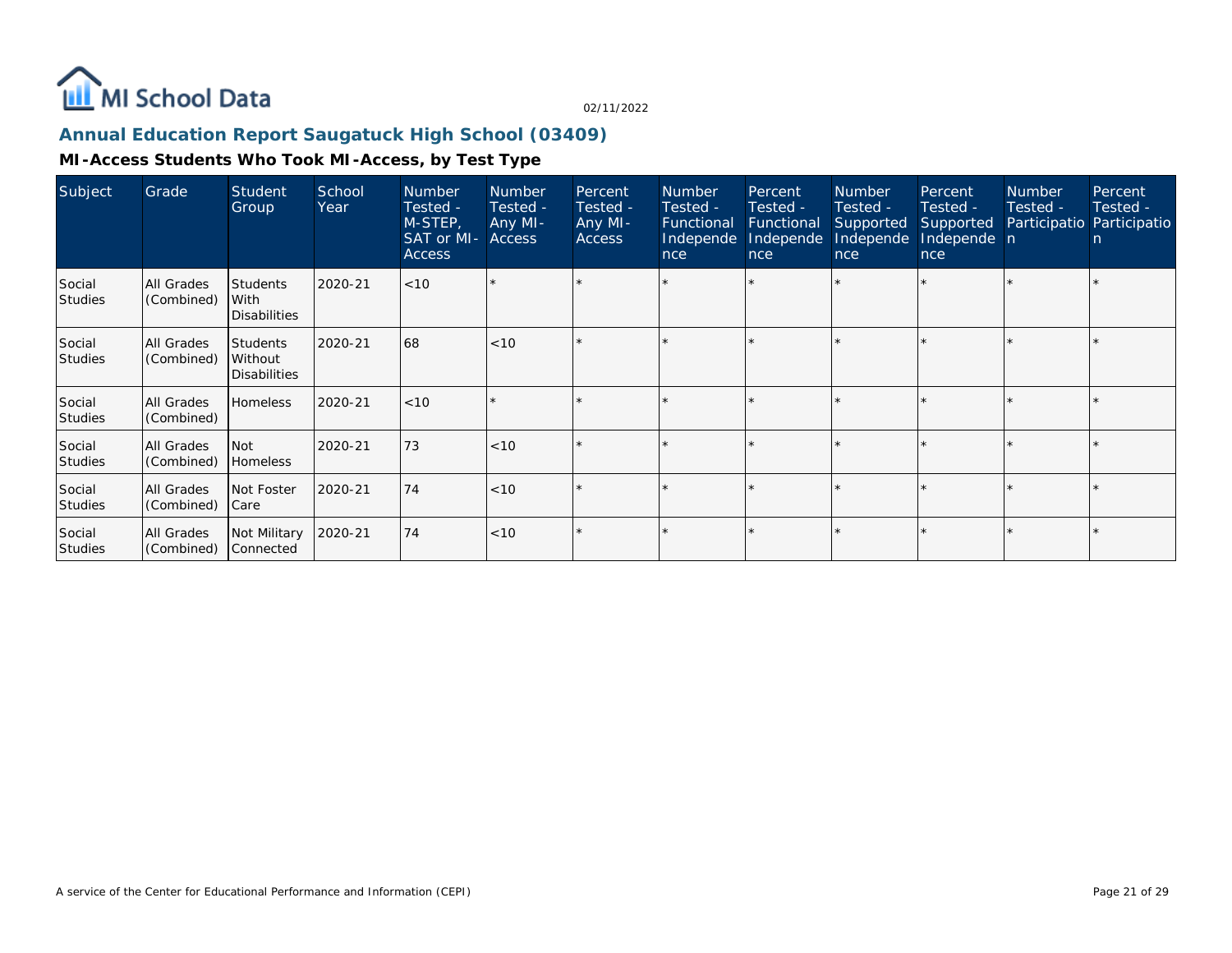

### **Annual Education Report Saugatuck High School (03409)**

### **High School Graduation: Four-Year Adjusted Cohort Rate**

| <b>Student Group</b>                 | <b>Baseline Data</b><br>(2016) | Most Recent<br><b>Results (2020)</b> | Interim Objective<br>(2020) | Interim Objective<br>(2021) | Long-Term Target<br>(2025) |
|--------------------------------------|--------------------------------|--------------------------------------|-----------------------------|-----------------------------|----------------------------|
| All Students                         | 79.79%                         | 85.96%                               | 86.30%                      | 87.93%                      | 94.44%                     |
| Asian                                | 90.77%                         | < 10                                 | 92.40%                      | 92.81%                      | 94.44%                     |
| Hispanic of Any Race                 | 72.07%                         | < 10                                 | 82.01%                      | 84.50%                      | 94.44%                     |
| Two or More Races                    | 74.74%                         | < 10                                 | 83.50%                      | 85.69%                      | 94.44%                     |
| White                                | 83.48%                         | 86.00%                               | 88.35%                      | 89.57%                      | 94.44%                     |
| Economically<br>Disadvantaged        | 67.48%                         | 73.33%                               | 79.46%                      | 82.46%                      | 94.44%                     |
| Students With<br><b>Disabilities</b> | 57.12%                         | < 10                                 | 73.71%                      | 77.86%                      | 94.44%                     |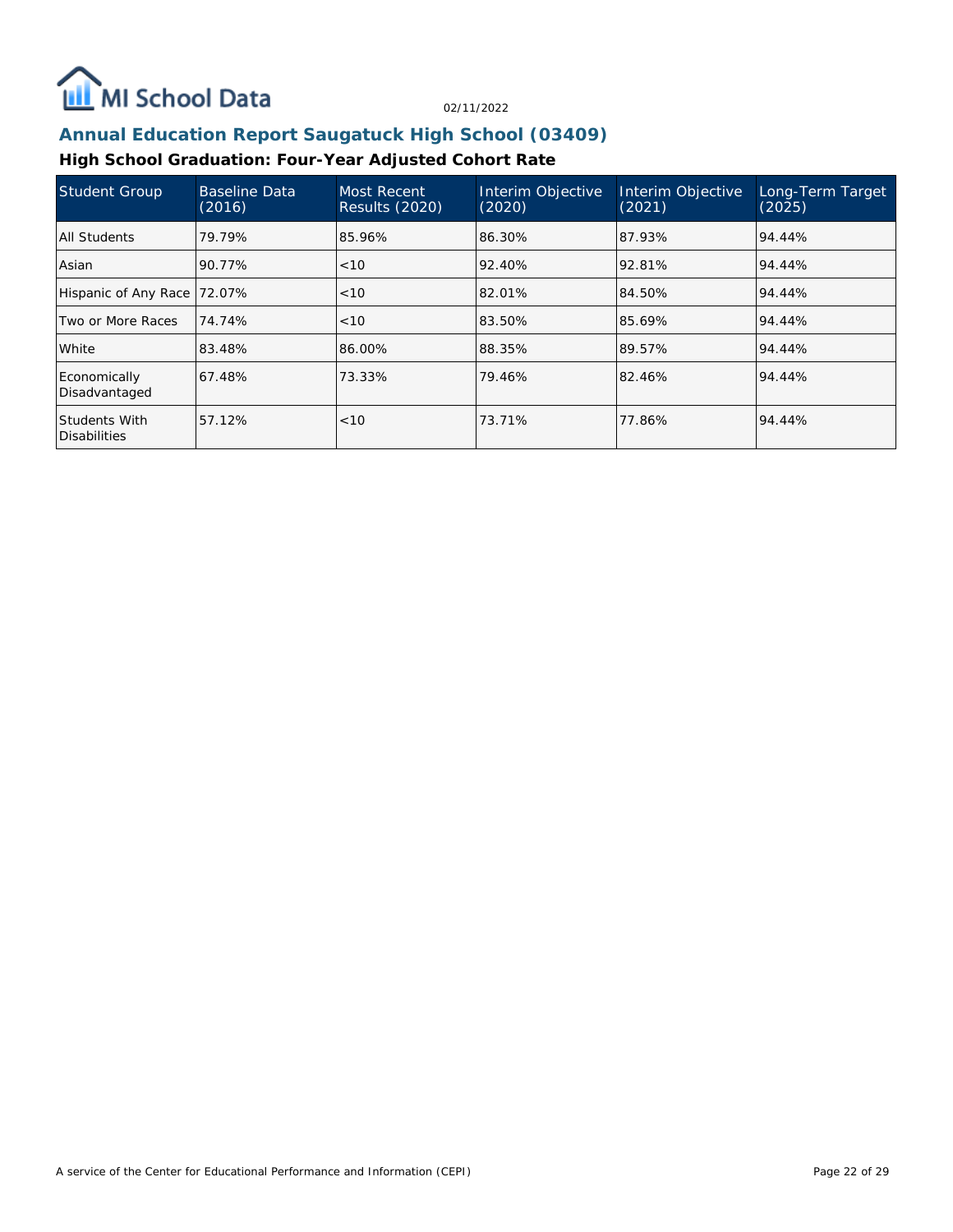

### **Annual Education Report Saugatuck High School (03409)**

#### **Accountability Details Attendance Data**

| <b>Student Group</b> | Statewide | <b>District</b> | School |
|----------------------|-----------|-----------------|--------|
| All Students         | 80.07%    | N/A             | 70.48% |

*\* All data based on students enrolled for a full academic year.*

*\*\* More information regarding the Michigan School Index System can be found at the following link:*

#### **Inexperienced Teachers**

|                                        | <b>Total Number Number</b><br>of Staffing<br>Group | Inexperience Inexperience | Percent | Count High-<br>Poverty<br><b>Schools</b> | Percent High- Count Low-<br>Poverty<br><b>Schools</b> | Poverty<br><b>Schools</b> | Percent Low-<br>Poverty<br><b>Schools</b> |
|----------------------------------------|----------------------------------------------------|---------------------------|---------|------------------------------------------|-------------------------------------------------------|---------------------------|-------------------------------------------|
| Saugatuck High 17.12<br>School (03409) |                                                    | 0.00                      | $0.0\%$ | IN/A                                     | N/A                                                   | 0.00                      | $0.0\%$                                   |

#### **Inexperienced Principals and Other School Leaders**

|                                       | <b>Total Number Number</b><br>of Staffing<br>Group |      | Percent<br>Inexperience Inexperience | Count High-<br>Poverty<br><b>Schools</b> | Percent High- Count Low-<br>Poverty<br><b>Schools</b> | Poverty<br><b>Schools</b> | Percent Low-<br>Poverty<br><b>Schools</b> |
|---------------------------------------|----------------------------------------------------|------|--------------------------------------|------------------------------------------|-------------------------------------------------------|---------------------------|-------------------------------------------|
| Saugatuck High 1.20<br>School (03409) |                                                    | 0.00 | $0.0\%$                              | N/A                                      | N/A                                                   | 0.00                      | $0.0\%$                                   |

#### **Teacher Emergency or Provisional Credentials**

|                                        | of Teachers | Provisional<br><b>Credentials</b> | Total Number Number with Percent with Count High-<br>Emergency or Emergency or Poverty<br><b>Provisional</b><br><b>Credentials</b> | Schools | Percent High- Count Low-<br>Poverty<br><b>Schools</b> | Poverty<br><b>Schools</b> | <b>Percent Low-</b><br>Poverty<br>Schools |
|----------------------------------------|-------------|-----------------------------------|------------------------------------------------------------------------------------------------------------------------------------|---------|-------------------------------------------------------|---------------------------|-------------------------------------------|
| Saugatuck High 17.12<br>School (03409) |             | 0.00                              | $0.0\%$                                                                                                                            | N/A     | N/A                                                   | 0.00                      | $0.0\%$                                   |

#### **Out-of-Field Teachers**

|                                        | Total Number Number of<br>of Teachers | Out-of-Field<br><b>Teachers</b> | Percent of<br>Out-of-Field<br>Teachers | Count High-<br>Poverty<br><b>Schools</b> | Percent High- Count Low-<br>Poverty<br><b>Schools</b> | Poverty<br><b>Schools</b> | Percent Low-<br>Poverty<br>Schools |
|----------------------------------------|---------------------------------------|---------------------------------|----------------------------------------|------------------------------------------|-------------------------------------------------------|---------------------------|------------------------------------|
| Saugatuck High 17.12<br>School (03409) |                                       | 0.00                            | $0.0\%$                                | N/A                                      | N/A                                                   | 0.00                      | $0.0\%$                            |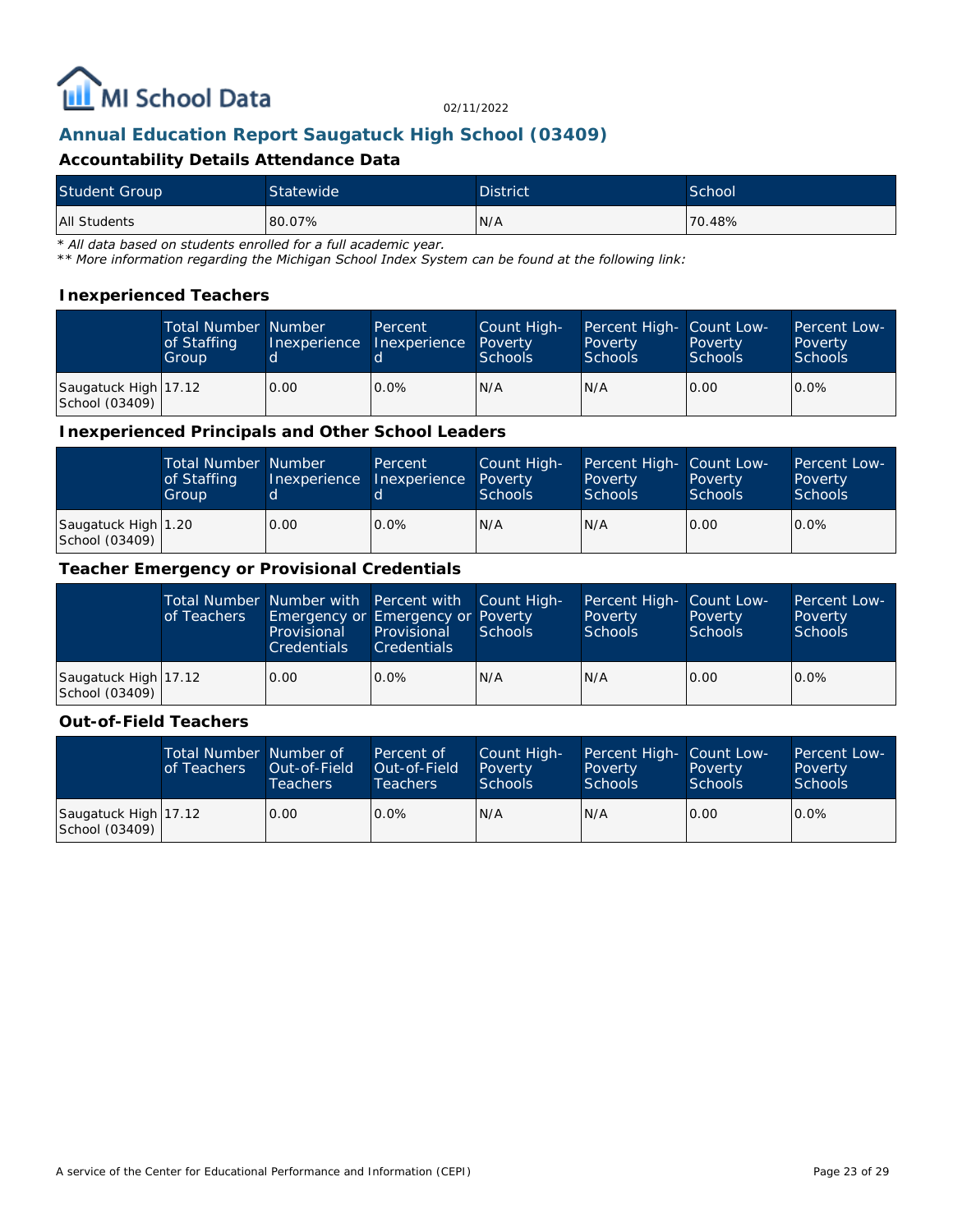

# **Annual Education Report Saugatuck High School (03409)**

### **NAEP Grade 4 Math**

|                                                 | Percent of<br><b>Students</b> | Percent below<br><b>Basic</b> | Percent Basic | Percent Proficient Percent Advanced |                |
|-------------------------------------------------|-------------------------------|-------------------------------|---------------|-------------------------------------|----------------|
| <b>All Students</b>                             | 100                           | 24                            | 41            | 29                                  | $\overline{7}$ |
| Male                                            | 51                            | 22                            | 40            | 30                                  | 8              |
| Female                                          | 49                            | 25                            | 42            | 28                                  | 5              |
| Eligible                                        | 51                            | 36                            | 44            | 18                                  | $\overline{2}$ |
| Not Eligible                                    | 49                            | 12                            | 37            | 40                                  | 11             |
| Info not available                              | $\ddagger$                    | $\ddagger$                    | $\ddagger$    | $\ddagger$                          | $\ddagger$     |
| White                                           | 65                            | 15                            | 41            | 36                                  | 8              |
| <b>Black or African</b><br>American             | 17                            | 51                            | 39            | 9                                   |                |
| Hispanic                                        | 9                             | 34                            | 45            | 17                                  | $\overline{4}$ |
| Asian                                           | 3                             | 9                             | 32            | 37                                  | 22             |
| American Indian or<br>Alaska Native             | $\ddagger$                    | $\ddagger$                    | $\ddagger$    | $\ddagger$                          | $\ddagger$     |
| Native Hawaiian or<br>Other Pacific<br>Islander | $\ddagger$                    | $\ddagger$                    | $\ddagger$    | $\ddagger$                          | $\ddagger$     |
| Two or More Races                               | 5                             | 29                            | 42            | 22                                  | $\overline{7}$ |
| <b>Students With</b><br><b>Disabilities</b>     | 11                            | 60                            | 29            | 10                                  |                |
| Students Without<br><b>Disabilities</b>         | 89                            | 19                            | 42            | 31                                  | $\overline{7}$ |
| English Language<br>Learners                    | 10                            | 37                            | 46            | 14                                  | $\overline{2}$ |
| Not English<br>Language Learners                | 90                            | 22                            | 40            | 31                                  | $\overline{7}$ |

*‡ Reporting Standards not met. Note: Observed differences are not necessarily statistically significant. Detail may not sum to total because of rounding. SOURCE: U.S. Department of Education. Institute for Education Sciences. National Center for Education Statistics. National Assessment of Educational Progress (NAEP) 2019 Mathematics Achievement.*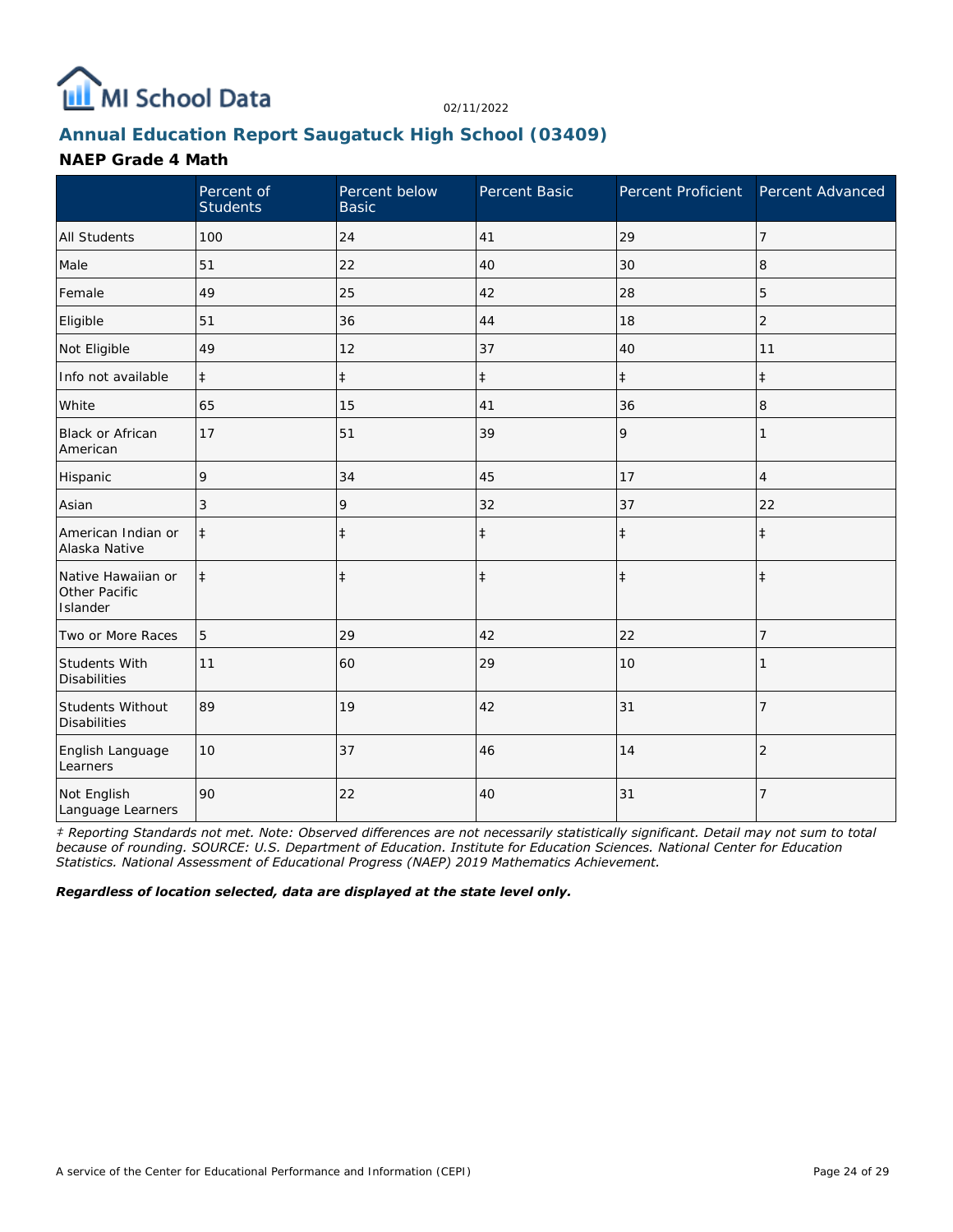

# **Annual Education Report Saugatuck High School (03409)**

### **NAEP Grade 8 Math**

|                                                 | Percent of<br><b>Students</b> | Percent below<br><b>Basic</b> | Percent Basic | Percent Proficient Percent Advanced |                |
|-------------------------------------------------|-------------------------------|-------------------------------|---------------|-------------------------------------|----------------|
| <b>All Students</b>                             | 32                            | 68                            | 31            | 9                                   |                |
| Male                                            | 51                            | 33                            | 67            | 31                                  | 10             |
| Female                                          | 49                            | 31                            | 69            | 31                                  | 7              |
| Eligible                                        | 4                             | 48                            | 52            | 16                                  | 3              |
| Not Eligible                                    | 55                            | 19                            | 81            | 43                                  | 13             |
| Info not available                              | $\ddagger$                    | $\ddagger$                    | $\ddagger$    | $\ddagger$                          | $\ddagger$     |
| White                                           | 70                            | 25                            | 75            | 37                                  | 11             |
| <b>Black or African</b><br>American             | 15                            | 64                            | 36            | 9                                   | 1              |
| Hispanic                                        | 8                             | 41                            | 59            | 16                                  | $\overline{2}$ |
| Asian                                           | 3                             | 14                            | 86            | 52                                  | 21             |
| American Indian or<br>Alaska Native             | $\ddagger$                    | $\ddagger$                    | $\ddagger$    | $\ddagger$                          | $\ddagger$     |
| Native Hawaiian or<br>Other Pacific<br>Islander | $\ddagger$                    | $\ddagger$                    | $\ddagger$    | $\ddagger$                          | $\ddagger$     |
| Two or More Races                               | $\overline{4}$                | 39                            | 61            | 24                                  | 4              |
| Students With<br><b>Disabilities</b>            | 10                            | 75                            | 25            | 5                                   | $\Omega$       |
| Students Without<br><b>Disabilities</b>         | 90                            | 27                            | 73            | 34                                  | 9              |
| English Language<br>Learners                    | 6                             | 60                            | 40            | 8                                   |                |
| Not English<br>Language Learners                | 94                            | 30                            | 70            | 32                                  | 9              |

*‡ Reporting Standards not met. NOTE: Observed differences are not necessarily statistically significant. Detail may not sum to total because of rounding. SOURCE: U.S. Department of Education. Institute for Education Sciences. National Center for Education Statistics. National Assessment of Educational Progress (NAEP) 2019 Mathematics Achievement.*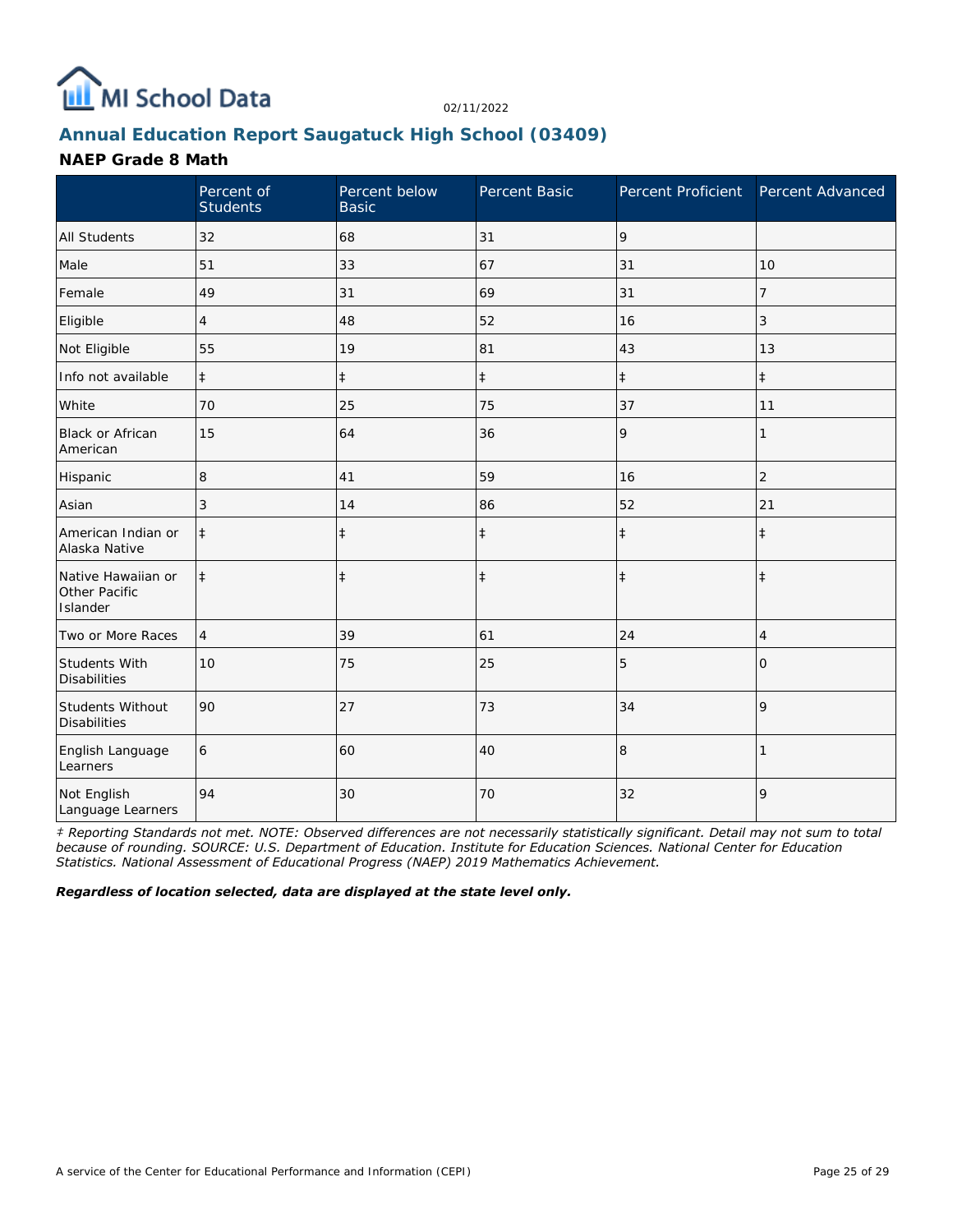

# **Annual Education Report Saugatuck High School (03409)**

### **NAEP Grade 4 Reading**

|                                                 | Percent of<br><b>Students</b> | Percent below<br><b>Basic</b> | Percent Basic | Percent Proficient | Percent Advanced |
|-------------------------------------------------|-------------------------------|-------------------------------|---------------|--------------------|------------------|
| <b>All Students</b>                             | 100                           | 36                            | 64            | 32                 | $\overline{7}$   |
| Male                                            | 51                            | 40                            | 60            | 28                 | 6                |
| Female                                          | 49                            | 32                            | 68            | 36                 | 9                |
| Eligible                                        | 53                            | 49                            | 51            | 20                 | 3                |
| Not Eligible                                    | 47                            | 21                            | 79            | 45                 | 13               |
| Info not available                              | $\ddagger$                    | $\ddagger$                    | $\ddagger$    | $\ddagger$         | $\pm$            |
| White                                           | 65                            | 29                            | 71            | 37                 | 9                |
| Black or African<br>American                    | 18                            | 58                            | 42            | 15                 | $\overline{2}$   |
| Hispanic                                        | 9                             | 50                            | 50            | 18                 | $\overline{c}$   |
| Asian                                           | 3                             | 18                            | 82            | 44                 | 15               |
| American Indian or<br>Alaska Native             | $\ddagger$                    | $\ddagger$                    | $\ddagger$    | $\ddagger$         | $\ddagger$       |
| Native Hawaiian or<br>Other Pacific<br>Islander | $\ddagger$                    | $\ddagger$                    | $\ddagger$    | $\ddagger$         | $\ddagger$       |
| Two or More Races                               | 5                             | 33                            | 67            | 35                 | 8                |
| <b>Students With</b><br><b>Disabilities</b>     | 10                            | 74                            | 26            | 10                 |                  |
| Students Without<br><b>Disabilities</b>         | 90                            | 31                            | 69            | 34                 | $\,8\,$          |
| English Language<br>Learner                     | 11                            | 57                            | 43            | 14                 | 3                |
| Not English<br>Language Learner                 | 89                            | 33                            | 67            | 34                 | 8                |

*# Rounds to zero*

*‡ Reporting Standards not met. NOTE: Observed differences are not necessarily statistically significant. Detail may not sum to total because of rounding. SOURCE: U.S. Department of Education, Institute of Education Sciences, National Center for Education Statistics, National Assessment of Educational Progress (NAEP), 2019 Reading Assessment.*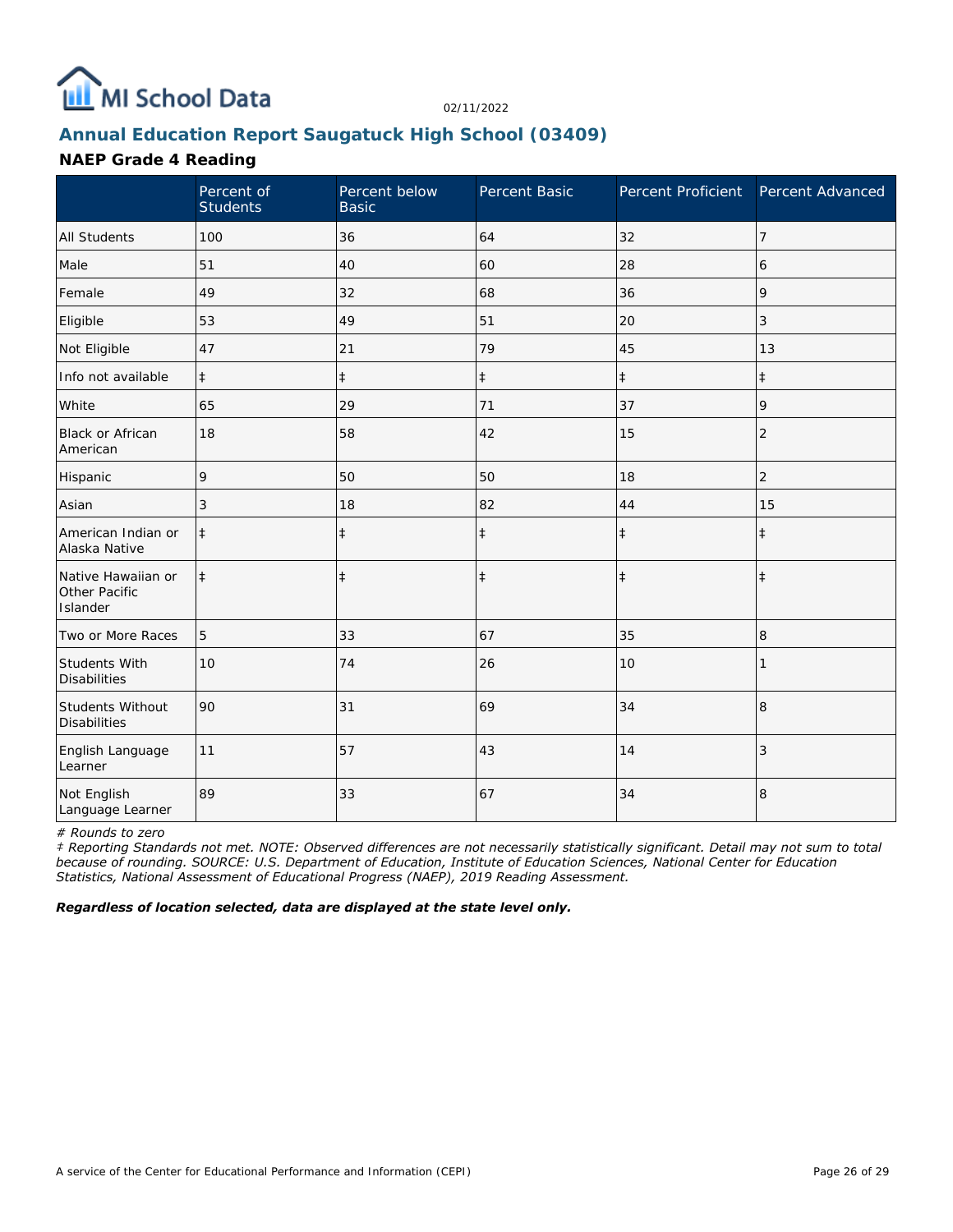

# **Annual Education Report Saugatuck High School (03409)**

### **NAEP Grade 8 Reading**

|                                                 | Percent of<br><b>Students</b> | Percent below<br><b>Basic</b> | Percent Basic | Percent Proficient Percent Advanced |                |
|-------------------------------------------------|-------------------------------|-------------------------------|---------------|-------------------------------------|----------------|
| <b>All Students</b>                             | 100                           | 27                            | 73            | 31                                  | 3              |
| Male                                            | 51                            | 32                            | 68            | 26                                  | $\overline{2}$ |
| Female                                          | 49                            | 21                            | 79            | 37                                  | 3              |
| Eligible                                        | 47                            | 39                            | 61            | 19                                  |                |
| Not Eligible                                    | 52                            | 15                            | 85            | 43                                  | 4              |
| Info not available                              | $\ddagger$                    | $\ddagger$                    | $\ddagger$    | $\ddagger$                          | $\pm$          |
| White                                           | 70                            | 22                            | 78            | 35                                  | 3              |
| <b>Black or Afican</b><br>American              | 15                            | 48                            | 52            | 12                                  | 0              |
| Hispanic                                        | 8                             | 36                            | 64            | 22                                  | 1              |
| Asian                                           | 3                             | 14                            | 86            | 56                                  | 6              |
| American Indian or<br>Alaska Native             | $\ddagger$                    | $\ddagger$                    | $\ddagger$    | $\ddagger$                          | $\ddagger$     |
| Native Hawaiian or<br>Other Pacific<br>Islander | $\ddagger$                    | $\ddagger$                    | $\ddagger$    | $\ddagger$                          | $\ddagger$     |
| Two or More Races                               | 4                             | 23                            | 77            | 40                                  | 5              |
| <b>Students With</b><br><b>Disabilities</b>     | 11                            | 71                            | 29            | 5                                   | $\Omega$       |
| Students Without<br><b>Disabilities</b>         | 89                            | 21                            | 79            | 35                                  | 3              |
| English Language<br>Learner                     | 6                             | 57                            | 43            | 6                                   | $\Omega$       |
| Not English<br>Language Learner                 | 94                            | 25                            | 75            | 33                                  | 3              |

*# Rounds to zero*

*‡ Reporting Standards not met. NOTE: Observed differences are not necessarily statistically significant. Detail may not sum to total because of rounding. SOURCE: U.S. Department of Education, Institute of Education Sciences, National Center for Education Statistics, National Assessment of Educational Progress (NAEP), 2019 Reading Assessment.*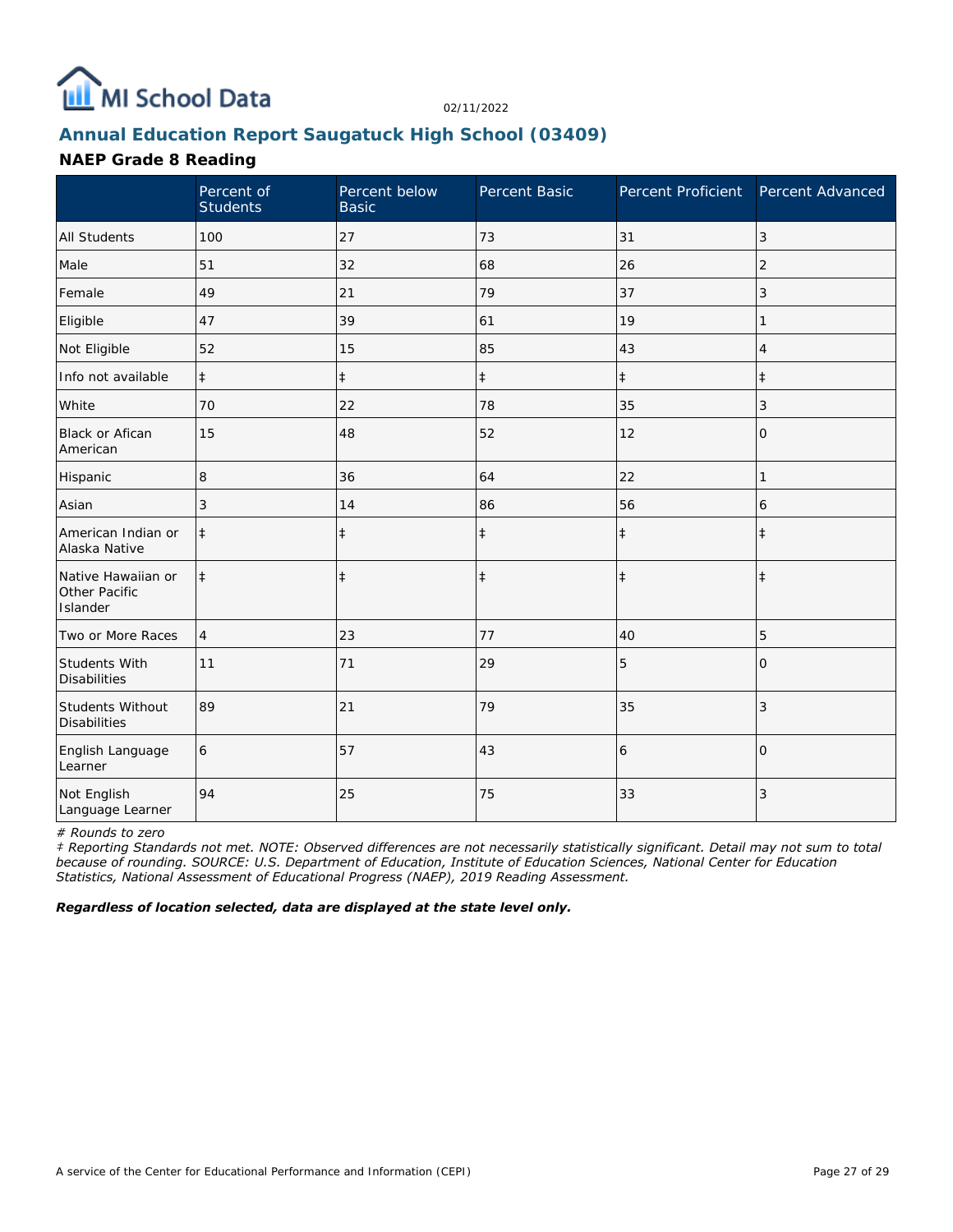

### **Annual Education Report Saugatuck High School (03409)**

### **NAEP Participation Data**

| Grade | Subject | Participation Rate Standard Error<br>for Students with<br><b>Disabilities</b> |      | Participation Rate Standard Error<br>for Limited English<br><b>Proficient Students</b> |      |
|-------|---------|-------------------------------------------------------------------------------|------|----------------------------------------------------------------------------------------|------|
| 4     | Math    | 86.9                                                                          | 2.25 | <u>l</u> 9                                                                             | 0.97 |
|       | Reading | 85.4                                                                          | 2.57 | 98                                                                                     | 1.04 |
| 18    | Math    | 81.9                                                                          | 2.48 | 95                                                                                     | 1.79 |
|       | Reading | 83.3                                                                          | 2.41 | 191                                                                                    | 3.97 |

*The National Assessment of Educational Progress (NAEP) is periodically administered by the U.S. Department of Education based on assessments administered to samples of students in each state. Federal regulations require the display of state level NAEP data on the Annual Education Report. These data represent the performance of the most recent sample of Michigan students on the NAEP.*